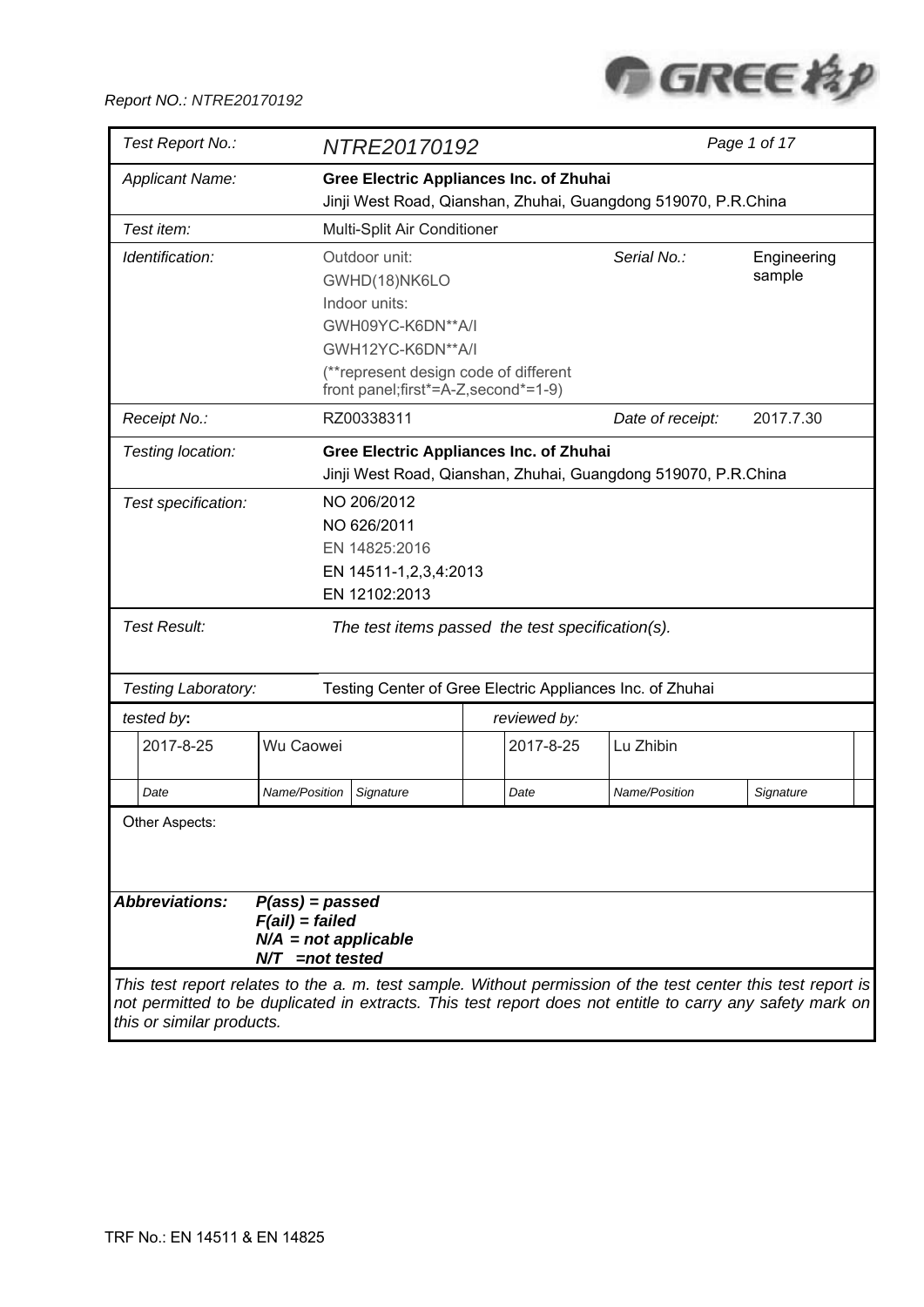Report NO.: *NTRE20170192* Page 2 of 16



|                                                                                                                                                                                      | NO 626/2011 & EN 14511 and NO 206/2012 & EN 14825                                                                                                                                                                                                                                                                                                                                                                                                                                           |                                                                                                                  |                                       |                             |                   |  |  |  |
|--------------------------------------------------------------------------------------------------------------------------------------------------------------------------------------|---------------------------------------------------------------------------------------------------------------------------------------------------------------------------------------------------------------------------------------------------------------------------------------------------------------------------------------------------------------------------------------------------------------------------------------------------------------------------------------------|------------------------------------------------------------------------------------------------------------------|---------------------------------------|-----------------------------|-------------------|--|--|--|
| Clause                                                                                                                                                                               | Requirement - Test                                                                                                                                                                                                                                                                                                                                                                                                                                                                          |                                                                                                                  |                                       | Result - Remark             | Verdict           |  |  |  |
| <b>Summary of testing</b>                                                                                                                                                            |                                                                                                                                                                                                                                                                                                                                                                                                                                                                                             | 1. The appliance was tested according to EN 14511.<br>2. The SEER and SCOP were calculated according to EN14825. |                                       |                             |                   |  |  |  |
| 3. All the models are indeticial with each other except the panels. All the tests were performedon the model<br>GWH09YC-K6DNA1A/I+GWH12YC-K6DNA1A/I / GWHD(18)NK6LO as representive. |                                                                                                                                                                                                                                                                                                                                                                                                                                                                                             |                                                                                                                  |                                       |                             |                   |  |  |  |
|                                                                                                                                                                                      | 4. The samples are engineering samples without serial numbers.                                                                                                                                                                                                                                                                                                                                                                                                                              |                                                                                                                  |                                       |                             |                   |  |  |  |
|                                                                                                                                                                                      |                                                                                                                                                                                                                                                                                                                                                                                                                                                                                             |                                                                                                                  |                                       |                             |                   |  |  |  |
| Class of temperature                                                                                                                                                                 |                                                                                                                                                                                                                                                                                                                                                                                                                                                                                             |                                                                                                                  | T <sub>1</sub>                        |                             |                   |  |  |  |
|                                                                                                                                                                                      |                                                                                                                                                                                                                                                                                                                                                                                                                                                                                             |                                                                                                                  |                                       | Multi-Split Air Conditioner |                   |  |  |  |
| Degree of protection                                                                                                                                                                 |                                                                                                                                                                                                                                                                                                                                                                                                                                                                                             |                                                                                                                  | Indoor unit:IPX0<br>Outdoor unit:IPX4 |                             |                   |  |  |  |
|                                                                                                                                                                                      |                                                                                                                                                                                                                                                                                                                                                                                                                                                                                             |                                                                                                                  | Type Y attachment                     |                             |                   |  |  |  |
|                                                                                                                                                                                      | Possible test case verdicts:                                                                                                                                                                                                                                                                                                                                                                                                                                                                |                                                                                                                  |                                       |                             |                   |  |  |  |
| N/A<br>- test case does not apply to the test object                                                                                                                                 |                                                                                                                                                                                                                                                                                                                                                                                                                                                                                             |                                                                                                                  |                                       |                             |                   |  |  |  |
|                                                                                                                                                                                      |                                                                                                                                                                                                                                                                                                                                                                                                                                                                                             |                                                                                                                  | P(Pass)                               |                             |                   |  |  |  |
| - test object does not meet the requirement :   F(Fail)                                                                                                                              |                                                                                                                                                                                                                                                                                                                                                                                                                                                                                             |                                                                                                                  |                                       |                             |                   |  |  |  |
|                                                                                                                                                                                      |                                                                                                                                                                                                                                                                                                                                                                                                                                                                                             |                                                                                                                  |                                       |                             |                   |  |  |  |
|                                                                                                                                                                                      |                                                                                                                                                                                                                                                                                                                                                                                                                                                                                             |                                                                                                                  |                                       |                             |                   |  |  |  |
|                                                                                                                                                                                      |                                                                                                                                                                                                                                                                                                                                                                                                                                                                                             |                                                                                                                  |                                       |                             |                   |  |  |  |
| <b>General remarks</b>                                                                                                                                                               |                                                                                                                                                                                                                                                                                                                                                                                                                                                                                             |                                                                                                                  |                                       |                             |                   |  |  |  |
|                                                                                                                                                                                      | >This appliance is Multi-split type air conditioner, which consist of one outdoor unit and two indoor<br>units.<br>$\triangleright$ The indoor unit is a wall mounted type air conditioner, which is usually not accessible (only for<br>maintenance purpose).<br>≻Cooling and heating modes are applied by reverse cycle method. In the heating mode, defrost<br>operation may be applied.<br>> The indoor unit is equipped with an infrared wireless battery powered remote control unit. |                                                                                                                  |                                       |                             |                   |  |  |  |
| <b>Critical components:</b>                                                                                                                                                          |                                                                                                                                                                                                                                                                                                                                                                                                                                                                                             |                                                                                                                  |                                       |                             |                   |  |  |  |
| Model                                                                                                                                                                                |                                                                                                                                                                                                                                                                                                                                                                                                                                                                                             | Compressor model                                                                                                 | Indoor fan motor                      |                             | Outdoor fan motor |  |  |  |
| Outdoor unit:<br>GWHD(18)NK6LO<br>Indoor units:<br>GWH09YC-K6DN**A/I                                                                                                                 |                                                                                                                                                                                                                                                                                                                                                                                                                                                                                             | QXF-B141zF030A                                                                                                   |                                       | FN20V-ZL                    | FW30J-ZL          |  |  |  |

GWH12YC-K6DN\*\*A/I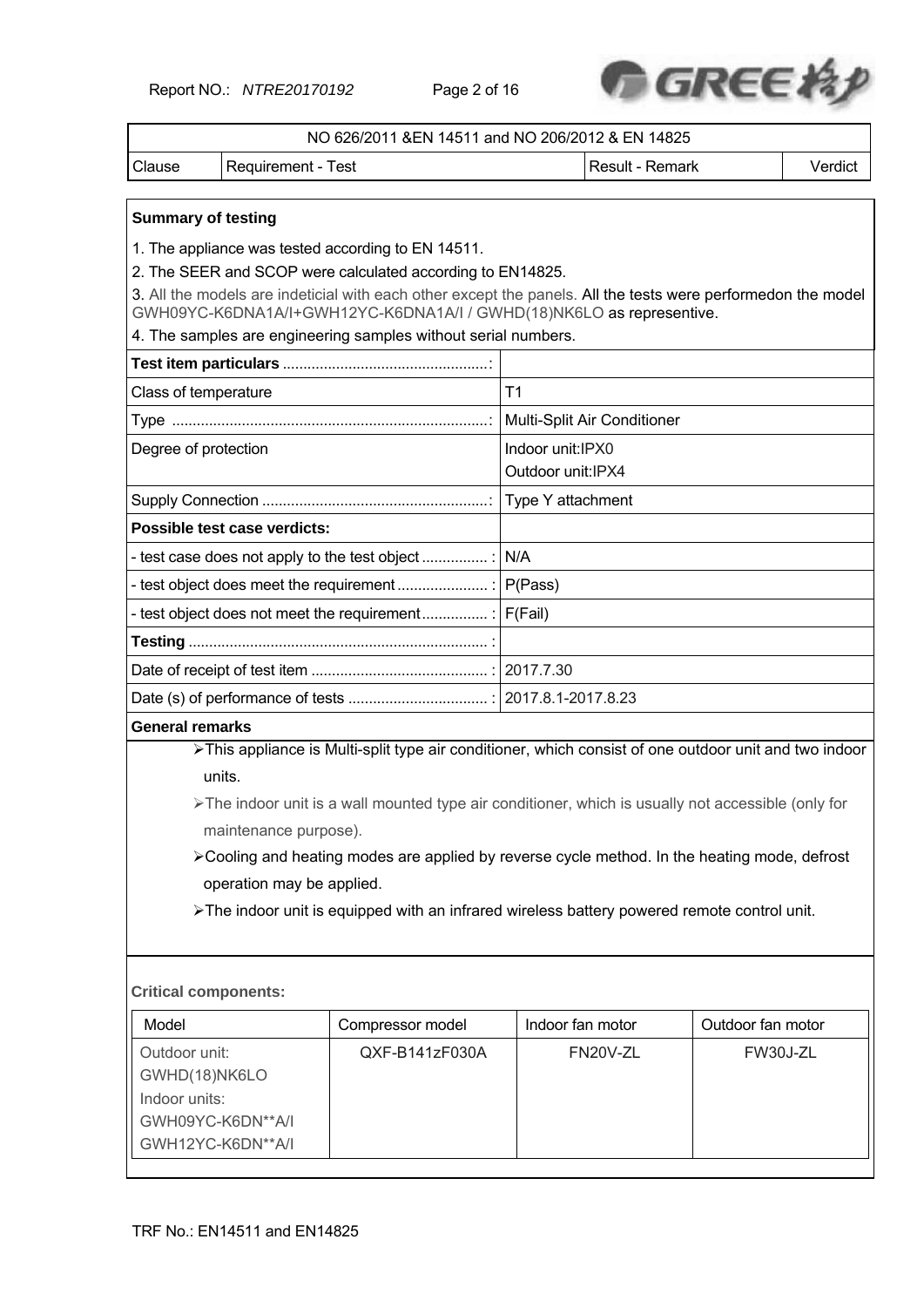Report NO.: *NTRE20170192* Page 3 of 16



|                                                                                                                                                                                                                                                                                                                                                                                                                                                                                                                                                                                                                                                                                                                                                                           |                                                                                                                                                                                                                                             | NO 626/2011 & EN 14511 and NO 206/2012 & EN 14825                                                                                                                                                                                                                                                                                                                                                                                                                                                                                                                                                             |                                                                                                                                                                                                                                                                                                                        |                                                                                                                                                                                                                                                                                                                                                                                                                                                                                                                                                                                                               |                                                                                                                |  |  |
|---------------------------------------------------------------------------------------------------------------------------------------------------------------------------------------------------------------------------------------------------------------------------------------------------------------------------------------------------------------------------------------------------------------------------------------------------------------------------------------------------------------------------------------------------------------------------------------------------------------------------------------------------------------------------------------------------------------------------------------------------------------------------|---------------------------------------------------------------------------------------------------------------------------------------------------------------------------------------------------------------------------------------------|---------------------------------------------------------------------------------------------------------------------------------------------------------------------------------------------------------------------------------------------------------------------------------------------------------------------------------------------------------------------------------------------------------------------------------------------------------------------------------------------------------------------------------------------------------------------------------------------------------------|------------------------------------------------------------------------------------------------------------------------------------------------------------------------------------------------------------------------------------------------------------------------------------------------------------------------|---------------------------------------------------------------------------------------------------------------------------------------------------------------------------------------------------------------------------------------------------------------------------------------------------------------------------------------------------------------------------------------------------------------------------------------------------------------------------------------------------------------------------------------------------------------------------------------------------------------|----------------------------------------------------------------------------------------------------------------|--|--|
| Requirement - Test<br>Clause                                                                                                                                                                                                                                                                                                                                                                                                                                                                                                                                                                                                                                                                                                                                              |                                                                                                                                                                                                                                             |                                                                                                                                                                                                                                                                                                                                                                                                                                                                                                                                                                                                               |                                                                                                                                                                                                                                                                                                                        | Result - Remark                                                                                                                                                                                                                                                                                                                                                                                                                                                                                                                                                                                               | Verdict                                                                                                        |  |  |
| Rating labels and marking:                                                                                                                                                                                                                                                                                                                                                                                                                                                                                                                                                                                                                                                                                                                                                |                                                                                                                                                                                                                                             |                                                                                                                                                                                                                                                                                                                                                                                                                                                                                                                                                                                                               |                                                                                                                                                                                                                                                                                                                        |                                                                                                                                                                                                                                                                                                                                                                                                                                                                                                                                                                                                               |                                                                                                                |  |  |
| <b>Match table:</b>                                                                                                                                                                                                                                                                                                                                                                                                                                                                                                                                                                                                                                                                                                                                                       |                                                                                                                                                                                                                                             |                                                                                                                                                                                                                                                                                                                                                                                                                                                                                                                                                                                                               |                                                                                                                                                                                                                                                                                                                        |                                                                                                                                                                                                                                                                                                                                                                                                                                                                                                                                                                                                               |                                                                                                                |  |  |
| <b>Whole model</b>                                                                                                                                                                                                                                                                                                                                                                                                                                                                                                                                                                                                                                                                                                                                                        |                                                                                                                                                                                                                                             | Indoor unit                                                                                                                                                                                                                                                                                                                                                                                                                                                                                                                                                                                                   |                                                                                                                                                                                                                                                                                                                        | Outdoor unit                                                                                                                                                                                                                                                                                                                                                                                                                                                                                                                                                                                                  |                                                                                                                |  |  |
| Outdoor unit:<br>GWHD(18)NK6LO<br>Indoor units:<br>GWH09YC-K6DN**A/I<br>GWH12YC-K6DN**A/I                                                                                                                                                                                                                                                                                                                                                                                                                                                                                                                                                                                                                                                                                 |                                                                                                                                                                                                                                             | GWH09YC-K6DN**A/I<br>GWH12YC-K6DN**A/I                                                                                                                                                                                                                                                                                                                                                                                                                                                                                                                                                                        |                                                                                                                                                                                                                                                                                                                        | GWHD(18)NK6LO                                                                                                                                                                                                                                                                                                                                                                                                                                                                                                                                                                                                 |                                                                                                                |  |  |
| (**represent design code of different front panel; first*=A-Z, second*=1-9)                                                                                                                                                                                                                                                                                                                                                                                                                                                                                                                                                                                                                                                                                               |                                                                                                                                                                                                                                             |                                                                                                                                                                                                                                                                                                                                                                                                                                                                                                                                                                                                               |                                                                                                                                                                                                                                                                                                                        |                                                                                                                                                                                                                                                                                                                                                                                                                                                                                                                                                                                                               |                                                                                                                |  |  |
| The artwork below may be only a draft.<br>The labels of other GWH09YC-K6DN**A/I+GWH12YC-K6DN**A/I / GWHD(18)NK6LO are indetical to the<br>representive model GWH09YC-K6DNA1A/I+GWH12YC-K6DNA1A/I / GWHD(18)NK6LO as below except<br>for the model name.<br><b>G</b> GREE<br><b>SPLIT AIR CONDITIONER</b><br><b>INDOOR UNIT</b><br>Model<br>GWH09YC-K6DNA1A/I<br><b>Rated Voltage</b><br>$220 - 240V$ ~<br><b>Rated Frequency</b><br>50Hz<br>2700W<br><b>Cooling Capacity</b><br>2930W<br><b>Heating Capacity</b><br><b>Air Flow Volume</b><br>$660m^3/h$<br>Sound Pressure Level(H)<br>39dB(A)<br>Weight<br>10.5kg<br><b>Manufactured Date</b><br><b>GREE ELECTRIC APPLIANCES, INC.OF ZHUHAI</b><br>〔∈风<br>Add: West Jinji Rd, Qianshan, Zhuhai, Guangdong, China, 519070 | Model<br><b>Rated Voltage</b><br><b>Rated Frequency</b><br><b>Cooling Capacity</b><br><b>Heating Capacity</b><br><b>Air Flow Volume</b><br><b>Sound Pressure Level(H)</b><br>Weight<br><b>Manufactured Date</b><br>SEER (<br>4)<br>626/2011 | <b>G</b> GREE<br><b>SPLIT AIR CONDITIONER</b><br><b>INDOOR UNIT</b><br>GWH12YC-K6DNA1A/I<br>$220 - 240V$ ~<br>50Hz<br>3500W<br>3810W<br>$680m^3/h$<br>39dB(A)<br>11kg<br>GREE ELECTRIC APPLIANCES, INC. OF ZHUHAI<br>∈⊠<br>Add: West Jinji Rd, Qianshan, Zhuhai, Guangdong, China, 519070<br><b>ENERG</b><br>енергия · ενεργεια<br>Model GWHD(18)NK6LO<br><b>G</b> REE<br>GREE ELECTRICAPPLIANCES INC. OF ZHUHAI<br>SCOP<br>kW 5,2<br>kW.<br>$\mathbf x$<br>SEER 6.1<br>SCOP<br>$\mathbf{x}$<br>kWh/annum 298<br>kWh/annum<br>X<br>$58$ dB<br>65dB<br>ENERGIA-EHEPTAJ-ENEPTEIA-ENERGIJA-ENERGY-ENERGIE-ENERGI | Model<br><b>Rated Voltage</b><br><b>Rated Frequency</b><br><b>Climate Type</b><br>Weight<br>Isolation<br>Refrigerant<br>Refri. Charge<br><b>GWP</b><br>Maximum Allowable Pressure<br>Manufactured Date<br>KY.<br>(IJA)<br>IΕ<br>IА<br>GWH09YC-K6DNA1A/I<br>GWH12YC-K6DNA1A/I<br>3.8<br>х<br>x<br>4,0<br>1330<br>x<br>ш | $\bigcap$ GREE AIR CONDITIONER OUTDOOR UNIT<br>GWHD(18)NK6LO<br>220-240V~<br><b>Cooling Capacity</b><br><b>Heating Capacity</b><br>50Hz<br><b>Cooling Power Input</b><br>T1<br><b>Heating Power Input</b><br>43kg<br><b>Cooling Rated Input</b><br>L<br><b>Heating Rated Input</b><br>R32<br>$CO2$ equivalent<br>1.05kg<br>675<br><b>Sound Pressure Level</b><br>Operating Pressure (Discharge Side/Suction Side)<br><b>Moisture Protection</b><br>Contains fluorinated greenhouse gases<br><b>GREE ELECTRIC APPLIANCES, INC. OF ZHUHAI</b><br>Add: West Jinji Rd, Qianshan, Zhuhai, Guangdong, China, 519070 | 5200W<br>5400W<br>1450W<br>1300W<br>1820W<br>1875W<br>$0.71$ tonnes<br>55dB(A)<br>4.3MPa<br>4.3/2.5MPa<br>IPX4 |  |  |

TRF No.: EN14511 and EN14825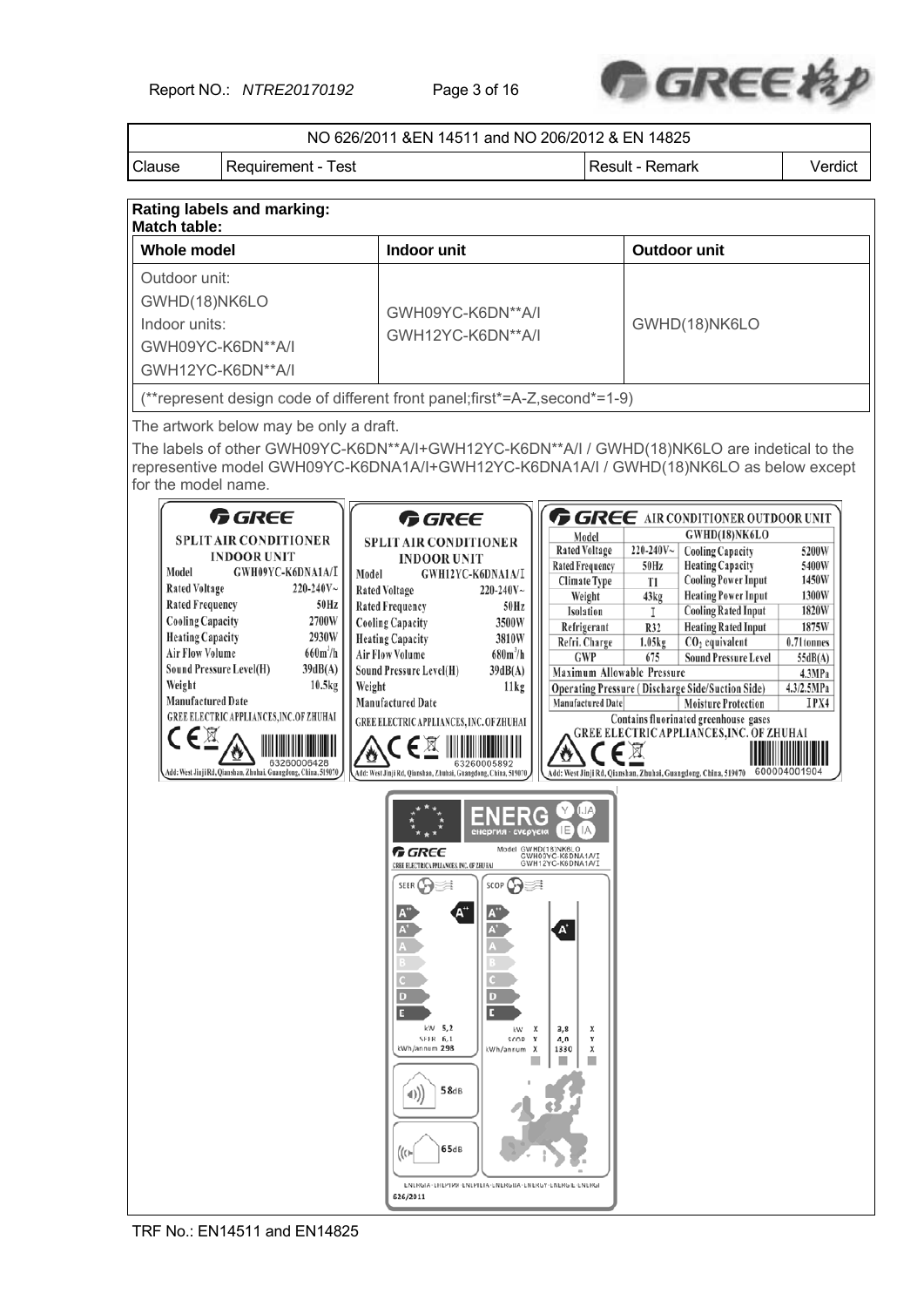Report NO.: *NTRE20170192* Page 4 of 16



| NO 626/2011 & EN 14511 and NO 206/2012 & EN 14825 |                    |                 |         |  |  |  |  |
|---------------------------------------------------|--------------------|-----------------|---------|--|--|--|--|
| Clause                                            | Requirement - Test | Result - Remark | Verdict |  |  |  |  |

|                                        |                                                                                                                                                                                                                                                                                                                                   | COMMISSION REGULATION (EU) No 206/2012                                                                                                                                                                                                                                                                                                                             |                                           |              |                                                                                                                                                                                                                                 |              |     |  |
|----------------------------------------|-----------------------------------------------------------------------------------------------------------------------------------------------------------------------------------------------------------------------------------------------------------------------------------------------------------------------------------|--------------------------------------------------------------------------------------------------------------------------------------------------------------------------------------------------------------------------------------------------------------------------------------------------------------------------------------------------------------------|-------------------------------------------|--------------|---------------------------------------------------------------------------------------------------------------------------------------------------------------------------------------------------------------------------------|--------------|-----|--|
| Article 1                              | Subject matter and scope                                                                                                                                                                                                                                                                                                          |                                                                                                                                                                                                                                                                                                                                                                    |                                           |              |                                                                                                                                                                                                                                 |              | P   |  |
| 1                                      | This Regulation establishes<br>eco-design requirements for<br>the placing on the market of<br>electric mains-operated air<br>conditioners with a rated<br>capacity of $\leq 12$ kW for<br>cooling, or heating if the<br>product has no cooling<br>function, and comfort fans<br>with an electric fan power<br>input $\leq 125W$ . | Air conditioner<br>Rated capacity $\leq 12$ kW                                                                                                                                                                                                                                                                                                                     |                                           |              |                                                                                                                                                                                                                                 |              | P   |  |
| $\overline{2}$                         | This Regulation shall not<br>apply to: (a) appliances that<br>use non-electric energy<br>sources; (b) air conditioners of<br>which the condenser-side or<br>evaporator-side, or both, do<br>not use air for heat transfer<br>medium.                                                                                              |                                                                                                                                                                                                                                                                                                                                                                    |                                           |              |                                                                                                                                                                                                                                 |              | N/A |  |
| Article 2                              | Definitions For the purposes of this Regulation, the definitions in Article 2 of Directive 2009/125/EC<br>of the European Parliament and of the Council shall apply.                                                                                                                                                              |                                                                                                                                                                                                                                                                                                                                                                    |                                           |              |                                                                                                                                                                                                                                 |              |     |  |
| Article 3                              | Ecodesign requirements and timetable                                                                                                                                                                                                                                                                                              |                                                                                                                                                                                                                                                                                                                                                                    |                                           |              |                                                                                                                                                                                                                                 |              | P   |  |
| 1                                      | The ecodesign requirements<br>for air conditioners and<br>comfort fans are set out in<br>Annex I.                                                                                                                                                                                                                                 |                                                                                                                                                                                                                                                                                                                                                                    |                                           |              |                                                                                                                                                                                                                                 |              |     |  |
| $\overline{2}$                         | Each ecodesign requirement<br>shall apply in accordance with<br>the following timetable:                                                                                                                                                                                                                                          |                                                                                                                                                                                                                                                                                                                                                                    |                                           |              |                                                                                                                                                                                                                                 |              | P   |  |
|                                        |                                                                                                                                                                                                                                                                                                                                   |                                                                                                                                                                                                                                                                                                                                                                    | Double duct air conditioners<br>EER rated | COP rated    | Single duct air conditioner<br>EER rated                                                                                                                                                                                        | COP rated    | N/A |  |
|                                        |                                                                                                                                                                                                                                                                                                                                   | If GWP of<br>refrigerant >150<br>If GWP of                                                                                                                                                                                                                                                                                                                         | 2,40<br>2,16                              | 2,36<br>2,12 | 2,40<br>2,16                                                                                                                                                                                                                    | 1,80<br>1,62 |     |  |
|                                        | From 1 January 2013: single<br>duct and double duct air<br>conditioners shall correspond                                                                                                                                                                                                                                          | refrigerant ≤150                                                                                                                                                                                                                                                                                                                                                   |                                           |              |                                                                                                                                                                                                                                 |              | N/A |  |
| single duct                            | to requirements as indicated                                                                                                                                                                                                                                                                                                      | Off mode                                                                                                                                                                                                                                                                                                                                                           |                                           |              | Power consumption of equipment in any off-mode<br>condition shall not exceed 1,00 W.                                                                                                                                            |              |     |  |
| and double<br>duct air<br>conditioners | in Annex I, point 2(a).                                                                                                                                                                                                                                                                                                           |                                                                                                                                                                                                                                                                                                                                                                    |                                           |              | The power consumption of equipment in any condition<br>providing only a reactivation function, or providing only a<br>reactivation function and a mere indication of enabled<br>reactivation function, shall not exceed 1.00 W. |              |     |  |
|                                        |                                                                                                                                                                                                                                                                                                                                   | Standby mode                                                                                                                                                                                                                                                                                                                                                       |                                           |              | The power consumption of equipment in any condition<br>providing only information or status display, or providing<br>only a combination of reactivation function and information<br>or status display, shall not exceed 2,00 W. |              |     |  |
|                                        |                                                                                                                                                                                                                                                                                                                                   | Equipment shall, except where this is inappropriate for the<br>intended use, provide off mode and/or standby mode,<br>and/or another condition which does not exceed the<br>Availability of standby and/or off mode<br>applicable power consumption requirements for off mode<br>and/or standby mode when the equipment is connected to<br>the mains power source. |                                           |              |                                                                                                                                                                                                                                 |              |     |  |
|                                        |                                                                                                                                                                                                                                                                                                                                   | Indoor sound power level in dB(A)                                                                                                                                                                                                                                                                                                                                  |                                           |              |                                                                                                                                                                                                                                 |              |     |  |
|                                        |                                                                                                                                                                                                                                                                                                                                   |                                                                                                                                                                                                                                                                                                                                                                    |                                           | 65           |                                                                                                                                                                                                                                 |              |     |  |
|                                        |                                                                                                                                                                                                                                                                                                                                   |                                                                                                                                                                                                                                                                                                                                                                    |                                           |              |                                                                                                                                                                                                                                 |              |     |  |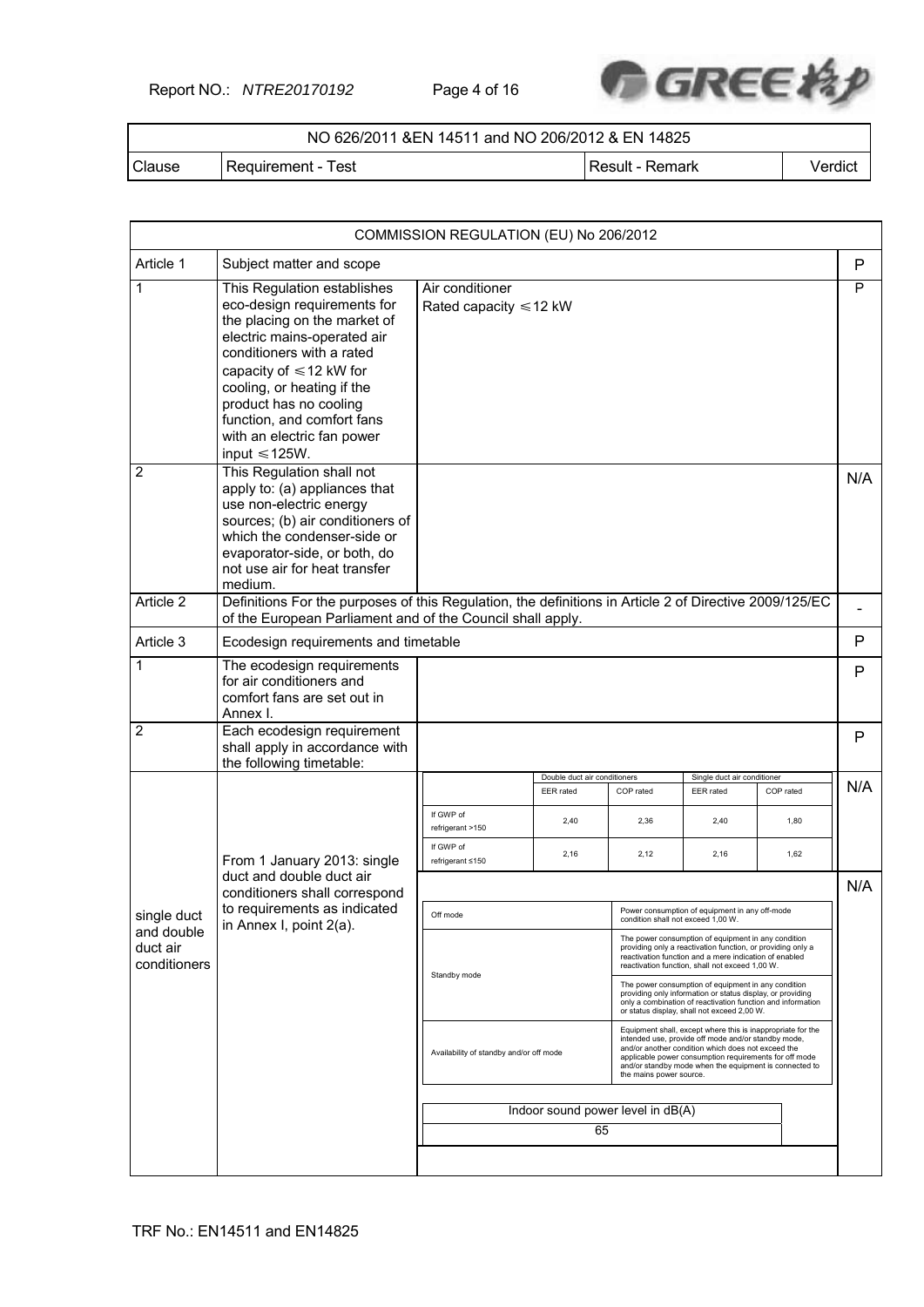Report NO.: *NTRE20170192* Page 5 of 16



# NO 626/2011 &EN 14511 and NO 206/2012 & EN 14825

Clause | Requirement - Test | Next | Result - Remark | Verdict

|                                                                                                                                  |                                                                                                                                          |                                                                                        |                  |                                                    |                                          |                                 | Requirements for maximum power consumption in off-mode and standby mode |                                                                                                                                                                                                                                                                                                                                                                                                                                                                                                                                                                                                                                                                                                                              | Power consumption of equipment in any off-mode                                                                                                                                                                                  |  | N/A |
|----------------------------------------------------------------------------------------------------------------------------------|------------------------------------------------------------------------------------------------------------------------------------------|----------------------------------------------------------------------------------------|------------------|----------------------------------------------------|------------------------------------------|---------------------------------|-------------------------------------------------------------------------|------------------------------------------------------------------------------------------------------------------------------------------------------------------------------------------------------------------------------------------------------------------------------------------------------------------------------------------------------------------------------------------------------------------------------------------------------------------------------------------------------------------------------------------------------------------------------------------------------------------------------------------------------------------------------------------------------------------------------|---------------------------------------------------------------------------------------------------------------------------------------------------------------------------------------------------------------------------------|--|-----|
|                                                                                                                                  | From 1 January 2014, single<br>duct and double duct air<br>conditioners and comfort fans                                                 | Off mode                                                                               |                  |                                                    |                                          |                                 |                                                                         | condition shall not exceed 0,50 W.                                                                                                                                                                                                                                                                                                                                                                                                                                                                                                                                                                                                                                                                                           | The power consumption of equipment in any condition<br>providing only a reactivation function, or providing only<br>a reactivation function and a mere indication of<br>enabled reactivation function, shall not exceed 0,50 W. |  |     |
|                                                                                                                                  | shall correspond to<br>requirements as indicated in<br>Table 7 below, calculated in                                                      | Standby mode                                                                           |                  |                                                    |                                          |                                 | 1,00 W.                                                                 | The power consumption of equipment in any condition<br>providing only information or status display, or<br>providing only a combination of reactivation function<br>and information or status display, shall not exceed                                                                                                                                                                                                                                                                                                                                                                                                                                                                                                      |                                                                                                                                                                                                                                 |  |     |
|                                                                                                                                  | accordance with Annex II.                                                                                                                | Availability of standby and/or off mode                                                |                  |                                                    |                                          |                                 | source.                                                                 | Equipment shall, except where this is inappropriate for<br>the intended use, provide off mode and/or standby<br>mode, and/or another condition which does not<br>exceed the applicable power consumption<br>requirements for off mode and/or standby mode when<br>the equipment is connected to the mains power                                                                                                                                                                                                                                                                                                                                                                                                              |                                                                                                                                                                                                                                 |  |     |
|                                                                                                                                  |                                                                                                                                          |                                                                                        | Power management |                                                    |                                          |                                 |                                                                         | When equipment is not providing the main function, or<br>when other energy- using product(s) are not<br>dependent on its functions, equipment shall, unless<br>inappropriate for the intended use, offer a power<br>management function, or a similar function, that<br>switches equipment after the shortest possible period<br>of time appropriate for the intended use of the<br>equipment, automatically into: - standby mode, or -<br>off mode, or - another condition which does not<br>exceed the applicable power consumption<br>requirements for off mode and/or standby mode when<br>the equipment is connected to the mains power<br>source. The power management function shall be<br>activated before delivery. |                                                                                                                                                                                                                                 |  |     |
|                                                                                                                                  |                                                                                                                                          |                                                                                        |                  |                                                    |                                          |                                 | Requirements for minimum energy efficiency                              |                                                                                                                                                                                                                                                                                                                                                                                                                                                                                                                                                                                                                                                                                                                              |                                                                                                                                                                                                                                 |  | P   |
|                                                                                                                                  | From 1 January 2013: (a) air                                                                                                             |                                                                                        |                  |                                                    | <b>SEER</b>                              |                                 |                                                                         | SCOP (Average heating season)                                                                                                                                                                                                                                                                                                                                                                                                                                                                                                                                                                                                                                                                                                |                                                                                                                                                                                                                                 |  |     |
| except                                                                                                                           | conditioners, except single<br>and double duct air                                                                                       | If GWP of refrigerant<br>3,60<br>>150                                                  |                  |                                                    | 3,40                                     |                                 |                                                                         |                                                                                                                                                                                                                                                                                                                                                                                                                                                                                                                                                                                                                                                                                                                              |                                                                                                                                                                                                                                 |  |     |
| conditioners, shall correspond<br>single and<br>to requirements as indicated<br>double duct<br>in Annex I, point 2(b) and<br>air | If GWP of refrigerant<br>3,24<br>$\leq 150$                                                                                              |                                                                                        |                  |                                                    | 3,06                                     |                                 |                                                                         |                                                                                                                                                                                                                                                                                                                                                                                                                                                                                                                                                                                                                                                                                                                              |                                                                                                                                                                                                                                 |  |     |
| conditioners                                                                                                                     | points 3(a), 3(b), 3(c); (b)<br>single ducts and double ducts                                                                            | Requirements for maximum sound power level                                             |                  |                                                    |                                          |                                 |                                                                         |                                                                                                                                                                                                                                                                                                                                                                                                                                                                                                                                                                                                                                                                                                                              | P                                                                                                                                                                                                                               |  |     |
|                                                                                                                                  | shall correspond to<br>requirements as indicated in                                                                                      | Rated capacity <6KW<br>6 <rated capacity="" td="" ≤12kw<=""><td></td><td></td></rated> |                  |                                                    |                                          |                                 |                                                                         |                                                                                                                                                                                                                                                                                                                                                                                                                                                                                                                                                                                                                                                                                                                              |                                                                                                                                                                                                                                 |  |     |
|                                                                                                                                  | Annex I, points 3(a), 3(b),<br>3(d); (c) comfort fans shall<br>correspond to requirements<br>as indicated in Annex I, points             | Indoor sound power<br>level in dB(A)                                                   |                  |                                                    | Outdoor sound<br>power level in<br>dB(A) |                                 | Indoor sound<br>power level in<br>dB(A)                                 |                                                                                                                                                                                                                                                                                                                                                                                                                                                                                                                                                                                                                                                                                                                              | Outdoor sound<br>power level in<br>dB(A)                                                                                                                                                                                        |  |     |
|                                                                                                                                  | 3(a), 3(b), 3(e).                                                                                                                        | 60                                                                                     |                  |                                                    | 65                                       |                                 | 65                                                                      |                                                                                                                                                                                                                                                                                                                                                                                                                                                                                                                                                                                                                                                                                                                              | 70                                                                                                                                                                                                                              |  |     |
|                                                                                                                                  |                                                                                                                                          |                                                                                        |                  |                                                    |                                          |                                 |                                                                         |                                                                                                                                                                                                                                                                                                                                                                                                                                                                                                                                                                                                                                                                                                                              |                                                                                                                                                                                                                                 |  |     |
|                                                                                                                                  | From 1 January 2014: (a) air                                                                                                             |                                                                                        | air conditioners | Air conditioners, except<br>double and single duct |                                          | Double duct air<br>conditioners | Requirements for minimum energy efficiency                              | Single duct air<br>conditioners                                                                                                                                                                                                                                                                                                                                                                                                                                                                                                                                                                                                                                                                                              |                                                                                                                                                                                                                                 |  | P   |
|                                                                                                                                  | conditioners shall correspond<br>to ecodesign requirements as                                                                            |                                                                                        | <b>SEER</b>      | SCOP(heating<br>season:<br>Average)                |                                          | EER<br>rated                    | COPrated                                                                | EERrated                                                                                                                                                                                                                                                                                                                                                                                                                                                                                                                                                                                                                                                                                                                     | COPrated                                                                                                                                                                                                                        |  |     |
|                                                                                                                                  | indicated in Annex I, point<br>$2(c)$ ; (b) single duct and<br>double duct air conditioners                                              | If GWP of<br>refrigerant<br>$>150$ for<br>$< 6$ kW                                     | 4,60             | 3,80                                               |                                          | 2,60                            | 2,60                                                                    | 2,60                                                                                                                                                                                                                                                                                                                                                                                                                                                                                                                                                                                                                                                                                                                         | 2,04                                                                                                                                                                                                                            |  |     |
|                                                                                                                                  | shall correspond to<br>requirements as indicated in                                                                                      | If GWP of<br>refrigerant<br>$\leq 150$ for<br>$< 6$ kW                                 | 4,14             | 3,42                                               |                                          | 2,34                            | 2,34                                                                    | 2,34                                                                                                                                                                                                                                                                                                                                                                                                                                                                                                                                                                                                                                                                                                                         | 1,84                                                                                                                                                                                                                            |  |     |
|                                                                                                                                  | Annex I, point 2(d).                                                                                                                     | If GWP of<br>refrigerant<br>$>150$ for<br>6-12 kW                                      | 4,30             | 3,80                                               |                                          | 2,60                            | 2,60                                                                    | 2,60                                                                                                                                                                                                                                                                                                                                                                                                                                                                                                                                                                                                                                                                                                                         | 2,04                                                                                                                                                                                                                            |  |     |
|                                                                                                                                  |                                                                                                                                          | If GWP of<br>refrigerant<br>$\leq 150$ for<br>6-12 kW                                  | 3,87             | 3,42                                               |                                          | 2,34                            | 2,34                                                                    | 2,34                                                                                                                                                                                                                                                                                                                                                                                                                                                                                                                                                                                                                                                                                                                         | 1,84                                                                                                                                                                                                                            |  |     |
| 3                                                                                                                                | Compliance with ecodesign<br>requirements shall be<br>measured and calculated in<br>accordance with requirements<br>set out in Annex II. |                                                                                        |                  |                                                    |                                          |                                 |                                                                         |                                                                                                                                                                                                                                                                                                                                                                                                                                                                                                                                                                                                                                                                                                                              |                                                                                                                                                                                                                                 |  | P   |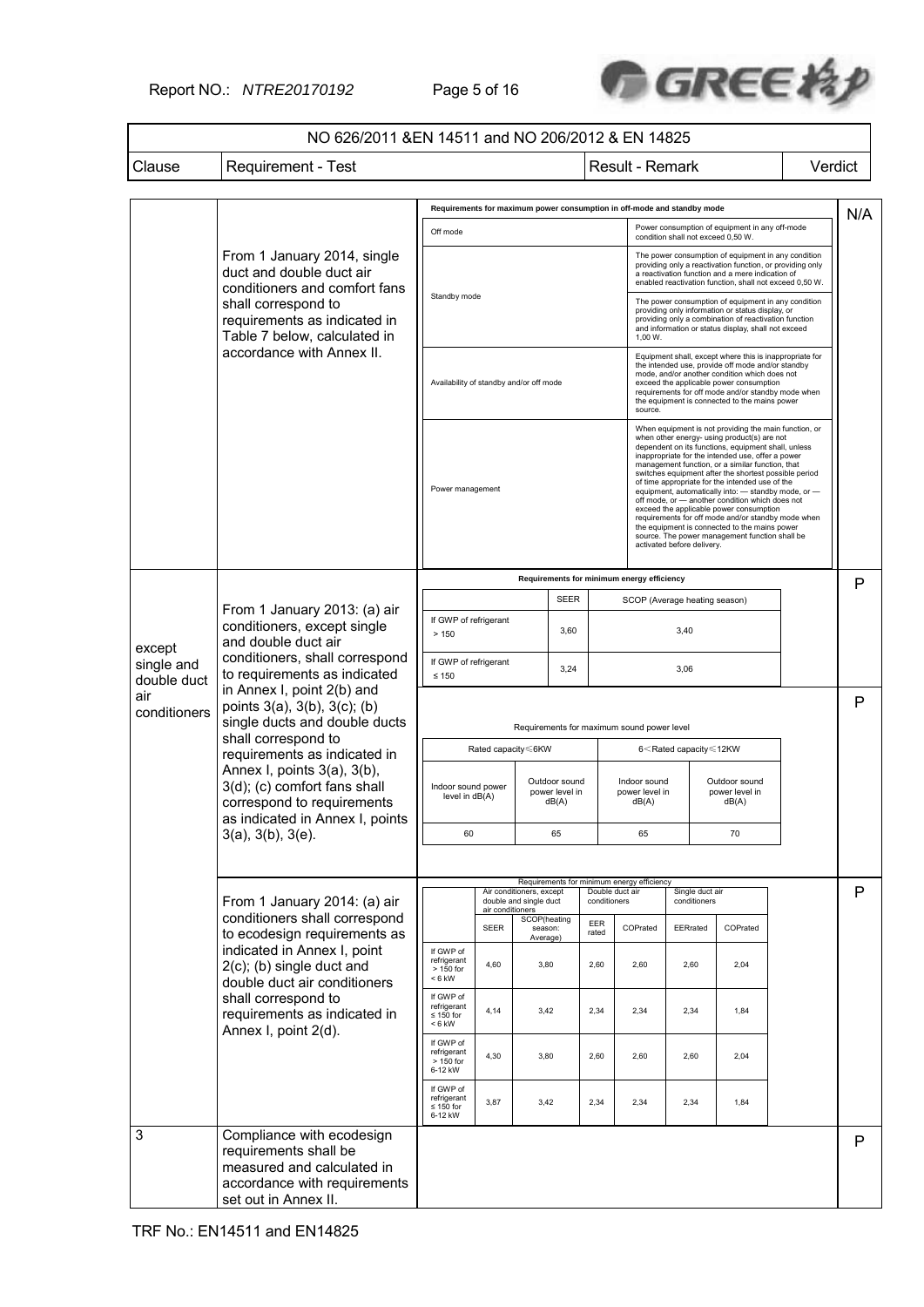Report NO.: *NTRE20170192* Page 6 of 16



|                | NO 626/2011 &EN 14511 and NO 206/2012 & EN 14825                                                                                                                                                                                                                                                                                                                                                                                                                                                                                                                                                                                                                                                                                                                                                                                                                                                                                                       |                                   |                              |           |                             |           |         |     |
|----------------|--------------------------------------------------------------------------------------------------------------------------------------------------------------------------------------------------------------------------------------------------------------------------------------------------------------------------------------------------------------------------------------------------------------------------------------------------------------------------------------------------------------------------------------------------------------------------------------------------------------------------------------------------------------------------------------------------------------------------------------------------------------------------------------------------------------------------------------------------------------------------------------------------------------------------------------------------------|-----------------------------------|------------------------------|-----------|-----------------------------|-----------|---------|-----|
| Clause         | Requirement - Test                                                                                                                                                                                                                                                                                                                                                                                                                                                                                                                                                                                                                                                                                                                                                                                                                                                                                                                                     |                                   |                              |           | Result - Remark             |           | Verdict |     |
| Article 4      | Conformity assessment                                                                                                                                                                                                                                                                                                                                                                                                                                                                                                                                                                                                                                                                                                                                                                                                                                                                                                                                  |                                   |                              |           |                             |           |         | P   |
| 1              | The conformity assessment<br>procedure referred to in Article<br>8 of Directive 2009/125/EC<br>shall be the internal design<br>control set out in Annex IV to<br>that Directive or the<br>management system set out<br>in Annex V to that Directive.                                                                                                                                                                                                                                                                                                                                                                                                                                                                                                                                                                                                                                                                                                   |                                   |                              |           |                             |           |         | P   |
| $\overline{2}$ | For the purposes of<br>conformity assessment<br>pursuant to Article 8 of<br>Directive 2009/125/EC, the<br>technical documen-tation file<br>shall contain the results of the<br>calculation set out in Annex II<br>to this Regulation.                                                                                                                                                                                                                                                                                                                                                                                                                                                                                                                                                                                                                                                                                                                  |                                   |                              |           |                             |           |         | P   |
| Article 5      | Verification procedure for market surveillance purposes                                                                                                                                                                                                                                                                                                                                                                                                                                                                                                                                                                                                                                                                                                                                                                                                                                                                                                |                                   |                              |           |                             |           |         | P   |
|                | Member States shall apply the verification procedure described in Annex III to this Regulation<br>when performing the market surveillance checks referred to in Article 3(2) of Directive<br>2009/125/EC for compliance with requirements set out in Annex I to this Regulation.                                                                                                                                                                                                                                                                                                                                                                                                                                                                                                                                                                                                                                                                       |                                   |                              |           |                             |           |         | P   |
| Article 6      | <b>Benchmarks</b>                                                                                                                                                                                                                                                                                                                                                                                                                                                                                                                                                                                                                                                                                                                                                                                                                                                                                                                                      |                                   |                              |           |                             |           |         |     |
|                | The indicative benchmarks for best-performing air conditioners available on the market at the time<br>of entry into force of this Regulation are set out in Annex IV.                                                                                                                                                                                                                                                                                                                                                                                                                                                                                                                                                                                                                                                                                                                                                                                  |                                   |                              |           |                             |           |         |     |
| Article 7      | Revision                                                                                                                                                                                                                                                                                                                                                                                                                                                                                                                                                                                                                                                                                                                                                                                                                                                                                                                                               |                                   |                              |           |                             |           |         |     |
|                | The Commission shall review this Regulation in the light of technological progress and present the<br>result of this review to the Ecodesign Consultation Forum no later than 5 years from the date of the<br>entry into force of this Regulation. The review shall in particular assess the efficiency and sound<br>power level requirements, the approach to promote the use of low- global warming potential<br>(GWP) refrigerants and the scope of the Regulation for air conditioners and possible changes in<br>market share of types of appliances, including air conditioners above 12 kW rated output power.<br>The review shall also assess the appropriateness of the standby and off mode requirements,<br>seasonal calculation and measurement method, including considerations on the development of a<br>possible seasonal calculation<br>and measurement method for all air conditioners in the scope for cooling and heating seasons. |                                   |                              |           |                             |           |         |     |
| Article 8      | Entry into force and application                                                                                                                                                                                                                                                                                                                                                                                                                                                                                                                                                                                                                                                                                                                                                                                                                                                                                                                       |                                   |                              |           |                             |           |         | P   |
|                | 1. This Regulation shall enter into force on the 20th day following its publication in the Official<br>Journal of the European Union.<br>2. It shall apply from 1 January 2013.                                                                                                                                                                                                                                                                                                                                                                                                                                                                                                                                                                                                                                                                                                                                                                        |                                   |                              |           |                             |           |         | P   |
| Annex I        | Ecodesign requirements                                                                                                                                                                                                                                                                                                                                                                                                                                                                                                                                                                                                                                                                                                                                                                                                                                                                                                                                 |                                   |                              |           |                             |           |         | P   |
| 1              | Definitions applicable for the<br>purposes of the annexes                                                                                                                                                                                                                                                                                                                                                                                                                                                                                                                                                                                                                                                                                                                                                                                                                                                                                              |                                   |                              |           |                             |           |         | P   |
| $\overline{2}$ | Requirements for minimum<br>energy efficiency, maximum<br>power consumption in off-<br>mode and standby mode and<br>for maximum sound power<br>level                                                                                                                                                                                                                                                                                                                                                                                                                                                                                                                                                                                                                                                                                                                                                                                                   |                                   |                              |           |                             |           |         | P   |
|                | (a) From 1 January 2013,                                                                                                                                                                                                                                                                                                                                                                                                                                                                                                                                                                                                                                                                                                                                                                                                                                                                                                                               |                                   | Double duct air conditioners |           | Single duct air conditioner |           |         | N/A |
|                | single duct and double duct<br>air conditioners shall                                                                                                                                                                                                                                                                                                                                                                                                                                                                                                                                                                                                                                                                                                                                                                                                                                                                                                  |                                   | EER rated                    | COP rated | EER rated                   | COP rated |         |     |
|                | correspond to requirements<br>as indicated in Tables 1, 2<br>and 3 below, calculated in                                                                                                                                                                                                                                                                                                                                                                                                                                                                                                                                                                                                                                                                                                                                                                                                                                                                | If GWP of<br>refrigerant >1<br>50 | 2,40                         | 2,36      | 2,40                        | 1,80      |         |     |
|                | accordance with Annex II.<br>Single duct and double duct                                                                                                                                                                                                                                                                                                                                                                                                                                                                                                                                                                                                                                                                                                                                                                                                                                                                                               | If GWP of<br>refrigerant<br>≤150  | 2,16                         | 2,12      | 2,16                        | 1,62      |         |     |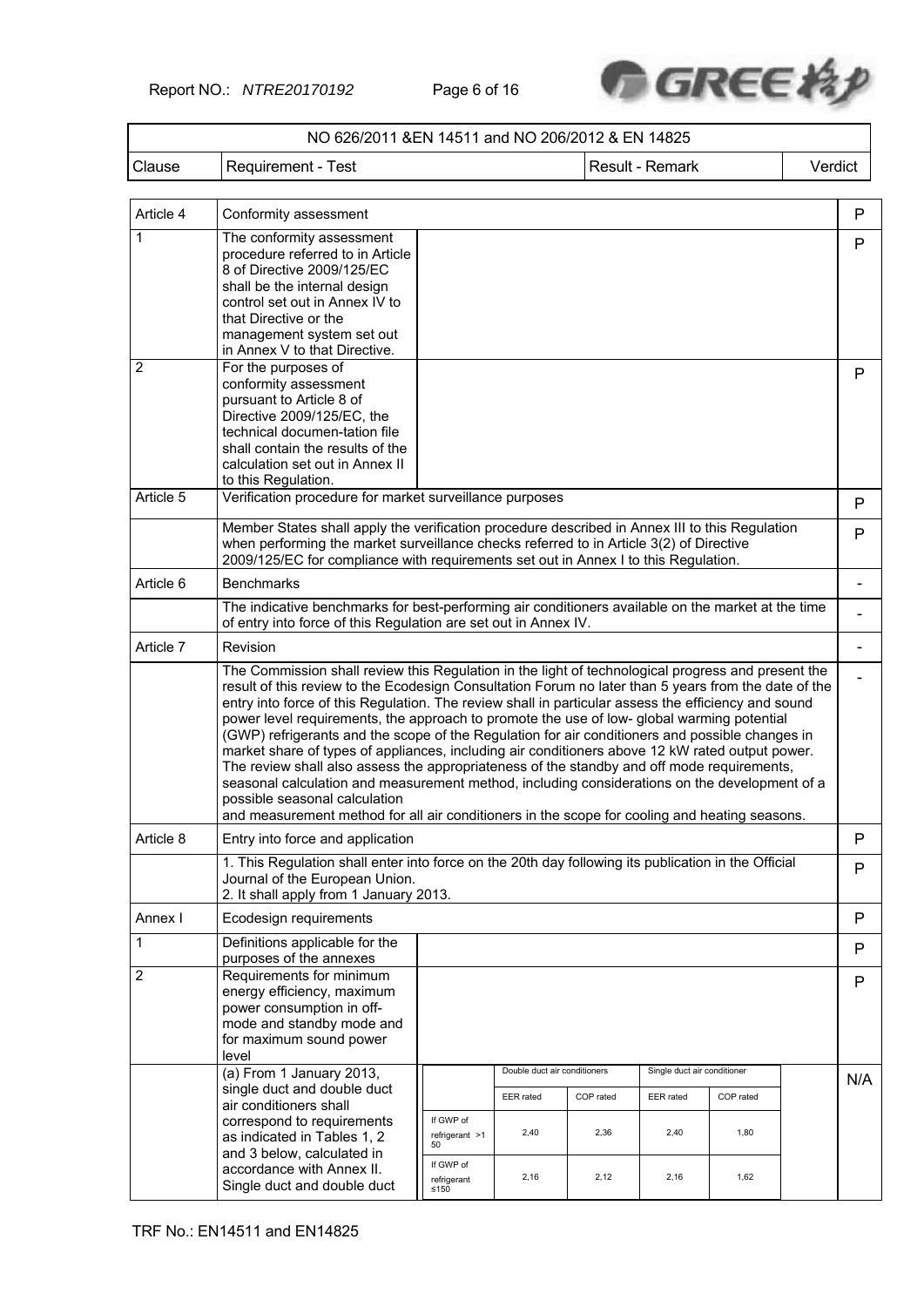Report NO.: *NTRE20170192* Page 7 of 16



|        | NO 626/2011 & EN 14511 and NO 206/2012 & EN 14825                                           |                                |                                            |                                                                        |              |                                                                                                                                                                                                                                                                                                                         |                                                                              |          |  |         |
|--------|---------------------------------------------------------------------------------------------|--------------------------------|--------------------------------------------|------------------------------------------------------------------------|--------------|-------------------------------------------------------------------------------------------------------------------------------------------------------------------------------------------------------------------------------------------------------------------------------------------------------------------------|------------------------------------------------------------------------------|----------|--|---------|
| Clause | <b>Requirement - Test</b>                                                                   |                                |                                            |                                                                        |              | Result - Remark                                                                                                                                                                                                                                                                                                         |                                                                              |          |  | Verdict |
|        |                                                                                             |                                |                                            |                                                                        |              |                                                                                                                                                                                                                                                                                                                         |                                                                              |          |  |         |
|        | air conditioners and comfort<br>fans shall fulfil the                                       |                                |                                            |                                                                        |              |                                                                                                                                                                                                                                                                                                                         |                                                                              |          |  | N/A     |
|        | requirements on standby and                                                                 | Off mode                       |                                            |                                                                        |              | Power consumption of equipment in any off-mode<br>condition shall not exceed 1,00 W.                                                                                                                                                                                                                                    |                                                                              |          |  |         |
|        | off mode as indicated in Table<br>2 below. The requirements on<br>minimum energy efficiency |                                |                                            |                                                                        |              | The power consumption of equipment in any condition<br>providing only a reactivation function, or providing only a<br>reactivation function and a mere indication of enabled<br>reactivation function, shall not exceed 1.00 W.                                                                                         |                                                                              |          |  |         |
|        | and maximum sound power<br>shall relate to the standard<br>rating conditions specified in   | Standby mode                   |                                            |                                                                        |              | The power consumption of equipment in any condition<br>providing only information or status display, or providing<br>only a combination of reactivation function and information<br>or status display, shall not exceed 2,00 W.                                                                                         |                                                                              |          |  |         |
|        | Annex II, Table 2.                                                                          |                                | Availability of standby and/or off mode    |                                                                        |              | Equipment shall, except where this is inappropriate for the<br>intended use, provide off mode and/or standby mode,<br>and/or another condition which does not exceed the<br>applicable power consumption requirements for off mode<br>and/or standby mode when the equipment is connected to<br>the mains power source. |                                                                              |          |  |         |
|        |                                                                                             |                                | Indoor sound power level in dB(A)          |                                                                        |              |                                                                                                                                                                                                                                                                                                                         |                                                                              |          |  |         |
|        |                                                                                             |                                |                                            |                                                                        | 65           |                                                                                                                                                                                                                                                                                                                         |                                                                              |          |  |         |
|        | (b) From 1 January 2013, air                                                                |                                |                                            | Requirements for minimum energy efficiency                             |              |                                                                                                                                                                                                                                                                                                                         |                                                                              |          |  | P       |
|        | conditioners, except single<br>and double duct air                                          |                                |                                            | <b>SEER</b>                                                            |              |                                                                                                                                                                                                                                                                                                                         | SCOP (Average heating season)                                                |          |  |         |
|        | conditioners, shall correspond                                                              | If GWP of refrigerant ><br>150 |                                            | 3,60                                                                   |              |                                                                                                                                                                                                                                                                                                                         | 3,40                                                                         |          |  |         |
|        | to minimum energy efficiency                                                                |                                |                                            |                                                                        |              |                                                                                                                                                                                                                                                                                                                         |                                                                              |          |  |         |
|        | and maximum sound power                                                                     | If GWP of refrigerant ≤<br>150 |                                            | 3,24                                                                   |              |                                                                                                                                                                                                                                                                                                                         | 3,06                                                                         |          |  |         |
|        | level requirements as                                                                       |                                |                                            |                                                                        |              |                                                                                                                                                                                                                                                                                                                         |                                                                              |          |  |         |
|        | indicated in Tables 4 and 5                                                                 |                                | Requirements for maximum sound power level |                                                                        |              |                                                                                                                                                                                                                                                                                                                         |                                                                              |          |  | P       |
|        | below, calculated in<br>accordance with Annex II. The                                       | Rated capacity≤6KW             |                                            |                                                                        |              |                                                                                                                                                                                                                                                                                                                         |                                                                              |          |  |         |
|        | requirements on energy                                                                      |                                |                                            |                                                                        |              |                                                                                                                                                                                                                                                                                                                         | 6 <rated 12kw<="" capacity="" td="" ≤=""><td></td><td></td><td></td></rated> |          |  |         |
|        | efficiency shall take into                                                                  | Indoor sound<br>power level in |                                            | Outdoor                                                                | sound power  |                                                                                                                                                                                                                                                                                                                         | Indoor sound<br>Outdoor sound<br>power level in<br>power level in            |          |  |         |
|        | account the reference design                                                                | dB(A)                          |                                            | level in dB(A)                                                         |              | dB(A)                                                                                                                                                                                                                                                                                                                   |                                                                              | dB(A)    |  |         |
|        | conditions specified in Annex                                                               | 60                             |                                            | 65                                                                     |              | 65                                                                                                                                                                                                                                                                                                                      |                                                                              | 70       |  |         |
|        | II, Table 3 using the 'Average'                                                             |                                |                                            |                                                                        |              |                                                                                                                                                                                                                                                                                                                         |                                                                              |          |  |         |
|        | heating season where<br>applicable. The requirements                                        |                                |                                            | Sound power level test result according to EN 12102:2013:              |              |                                                                                                                                                                                                                                                                                                                         |                                                                              |          |  |         |
|        | on sound power shall relate to                                                              | Indoor: 58 dB(A)               |                                            |                                                                        |              |                                                                                                                                                                                                                                                                                                                         |                                                                              |          |  |         |
|        | the standard rating conditions                                                              | Outdoor: 65 dB(A)              |                                            |                                                                        |              |                                                                                                                                                                                                                                                                                                                         |                                                                              |          |  |         |
|        | specified in Annex II, Table 2                                                              |                                |                                            |                                                                        |              |                                                                                                                                                                                                                                                                                                                         |                                                                              |          |  |         |
|        | (c) From 1 January 2014, air                                                                |                                |                                            | Requirements for minimum energy efficiency<br>Air conditioners, except |              | Double duct air                                                                                                                                                                                                                                                                                                         | Single duct air                                                              |          |  | P       |
|        | conditioners shall correspond                                                               |                                | air conditioners                           | double and single duct                                                 | conditioners |                                                                                                                                                                                                                                                                                                                         | conditioners                                                                 |          |  |         |
|        | to requirements as indicated<br>in the table below, calculated                              |                                | <b>SEER</b>                                | SCOP(heating<br>season:                                                | EER<br>rated | COPrated                                                                                                                                                                                                                                                                                                                | EERrated                                                                     | COPrated |  |         |
|        | in accordance with Annex II.                                                                | If GWP of                      |                                            | Average)                                                               |              |                                                                                                                                                                                                                                                                                                                         |                                                                              |          |  |         |
|        | The requirements on energy                                                                  | refrigerant<br>> 150 for       | 4,60                                       | 3,80                                                                   | 2,60         | 2,60                                                                                                                                                                                                                                                                                                                    | 2,60                                                                         | 2,04     |  |         |
|        | efficiency for air conditioners,                                                            | $< 6$ kW                       |                                            |                                                                        |              |                                                                                                                                                                                                                                                                                                                         |                                                                              |          |  |         |
|        | excluding single and double                                                                 | If GWP of<br>refrigerant       |                                            |                                                                        |              |                                                                                                                                                                                                                                                                                                                         |                                                                              |          |  |         |
|        | duct air conditioners, shall                                                                | $\leq 150$ for<br>< 6 kW       | 4,14                                       | 3,42                                                                   | 2,34         | 2,34                                                                                                                                                                                                                                                                                                                    | 2,34                                                                         | 1,84     |  |         |
|        | relate to the reference design                                                              | If GWP of                      |                                            |                                                                        |              |                                                                                                                                                                                                                                                                                                                         |                                                                              |          |  |         |
|        | conditions specified in Annex<br>II, Table 3 using the 'Average'                            | refrigerant<br>$>150$ for      | 4,30                                       | 3,80                                                                   | 2,60         | 2,60                                                                                                                                                                                                                                                                                                                    | 2,60                                                                         | 2,04     |  |         |
|        | heating season where                                                                        | 6-12 kW                        |                                            |                                                                        |              |                                                                                                                                                                                                                                                                                                                         |                                                                              |          |  |         |
|        | applicable. The requirements                                                                | If GWP of<br>refrigerant       |                                            |                                                                        |              |                                                                                                                                                                                                                                                                                                                         |                                                                              |          |  |         |
|        | on energy efficiency for single                                                             | $\leq$ 150 for<br>6-12 kW      | 3,87                                       | 3,42                                                                   | 2,34         | 2,34                                                                                                                                                                                                                                                                                                                    | 2,34                                                                         | 1,84     |  |         |
|        | and double duct air                                                                         |                                |                                            |                                                                        |              |                                                                                                                                                                                                                                                                                                                         |                                                                              |          |  |         |
|        | conditioners shall relate to the                                                            |                                |                                            |                                                                        |              |                                                                                                                                                                                                                                                                                                                         |                                                                              |          |  |         |
|        | standard rating conditions                                                                  |                                |                                            |                                                                        |              |                                                                                                                                                                                                                                                                                                                         |                                                                              |          |  |         |
|        | specified in Annex II, Table 2.                                                             |                                |                                            |                                                                        |              |                                                                                                                                                                                                                                                                                                                         |                                                                              |          |  |         |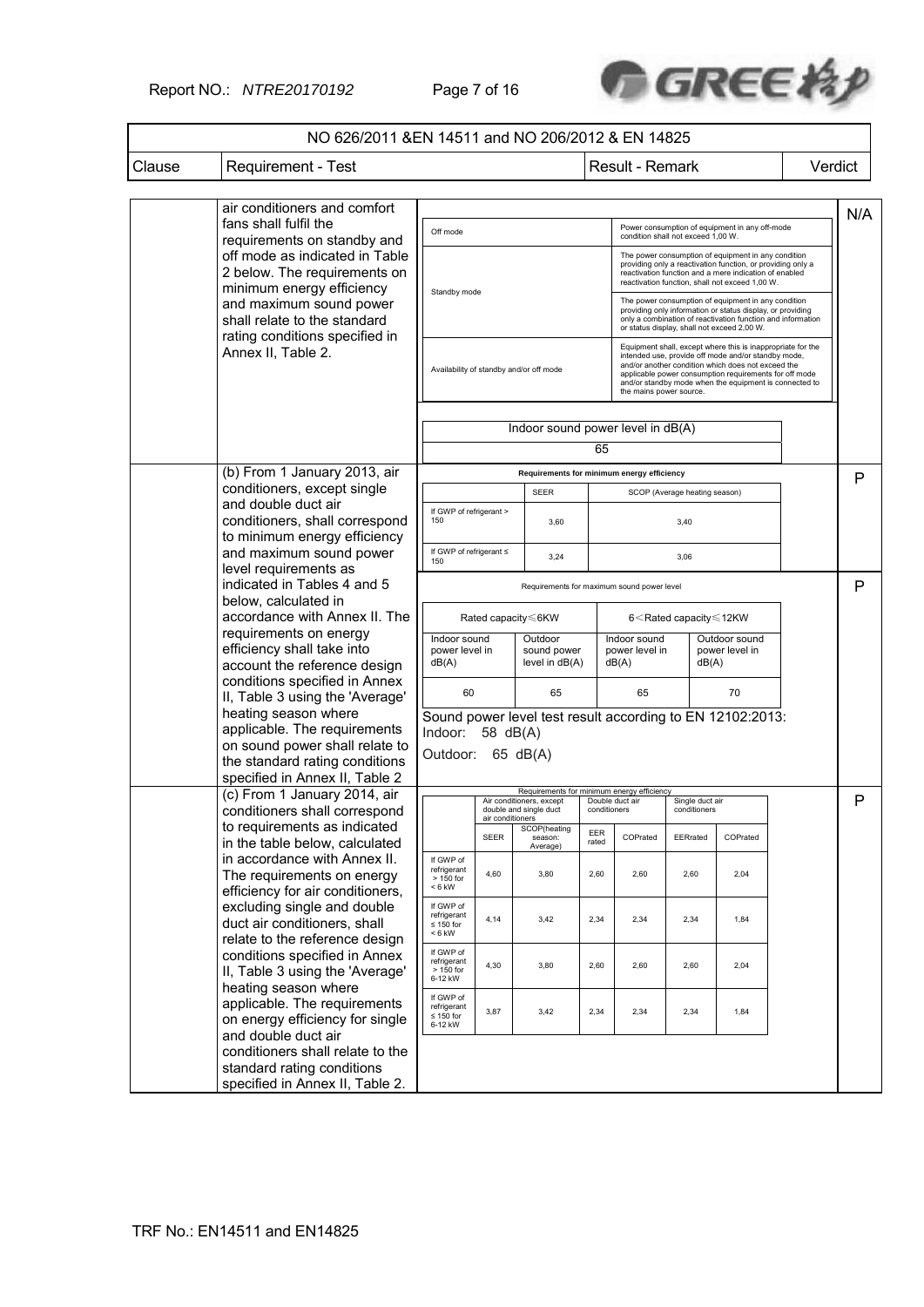Report NO.: *NTRE20170192* Page 8 of 16



#### NO 626/2011 &EN 14511 and NO 206/2012 & EN 14825 Clause Requirement - Test Result - Result - Remark Verdict (d) From 1 January 2014, single duct and double duct air conditioners and comfort fans shall correspond to requirements as indicated in Table 7 below, calculated in accordance with Annex II. **Repries for maximum power consumption in off-moder** Power consumption of equipment in any off-mode<br>
condition shall not exceed 0,50 W.<br>
Condition shall not exceed 0,50 W. Standby mode The power consumption of equipment in any condition providing only a reactivation function, or providing only a reactivation function and a mere indication of enabled reactivation function, shall not exceed 0,50 W. The power consumption of equipment in any condition providing only information or status display, or providing only a combination of reactivation function and information or status display, shall not exceed 1,00 W. Availability of standby and/or off mode Equipment shall, except where this is inappropriate for<br>the intended use, provide off mode and/or standby<br>mode, and/or another condition which does not<br>exceed the applicable power consumption<br>requirements for off mode and/ source. Power management When equipment is not providing the main function, or<br>when other energy- using product(s) are not<br>dependent on its functions, equipment shall, unless<br>inappropriate for the intended use, offer a power management function, or a similar function, that<br>switches equipment after the shortest possible period<br>of time appropriate for the intended use of the<br>equipment, attomatically into: ... standby mode, or  $-\alpha$ <br>of mode, or N/A 3 Product information<br>requirements Product information<br>requirements  $\begin{vmatrix} P \end{vmatrix}$ (a) From 1 January 2013, as regards air conditioners and comfort fans, the information set out in points below and calculated in accordance with Annex II shall be provided on: (i) the technical documentation of the product; (ii) free access websites of manufacturers of air conditioners and comfort fans; P (b) The manufacturer of air conditioners and comfort fans shall provide laboratories performing market surveillance checks, upon request, the necessary information on the setting of the unit as applied for the establishment of declared capacities, SEER/EER, SCOP/COP values and service values and provide contact information for obtaining such information. P (c) Information requirements for air conditioners, except double duct and single duct air conditioners. See appendix **Participal Control** in the particle of  $\mathbb{P}$  p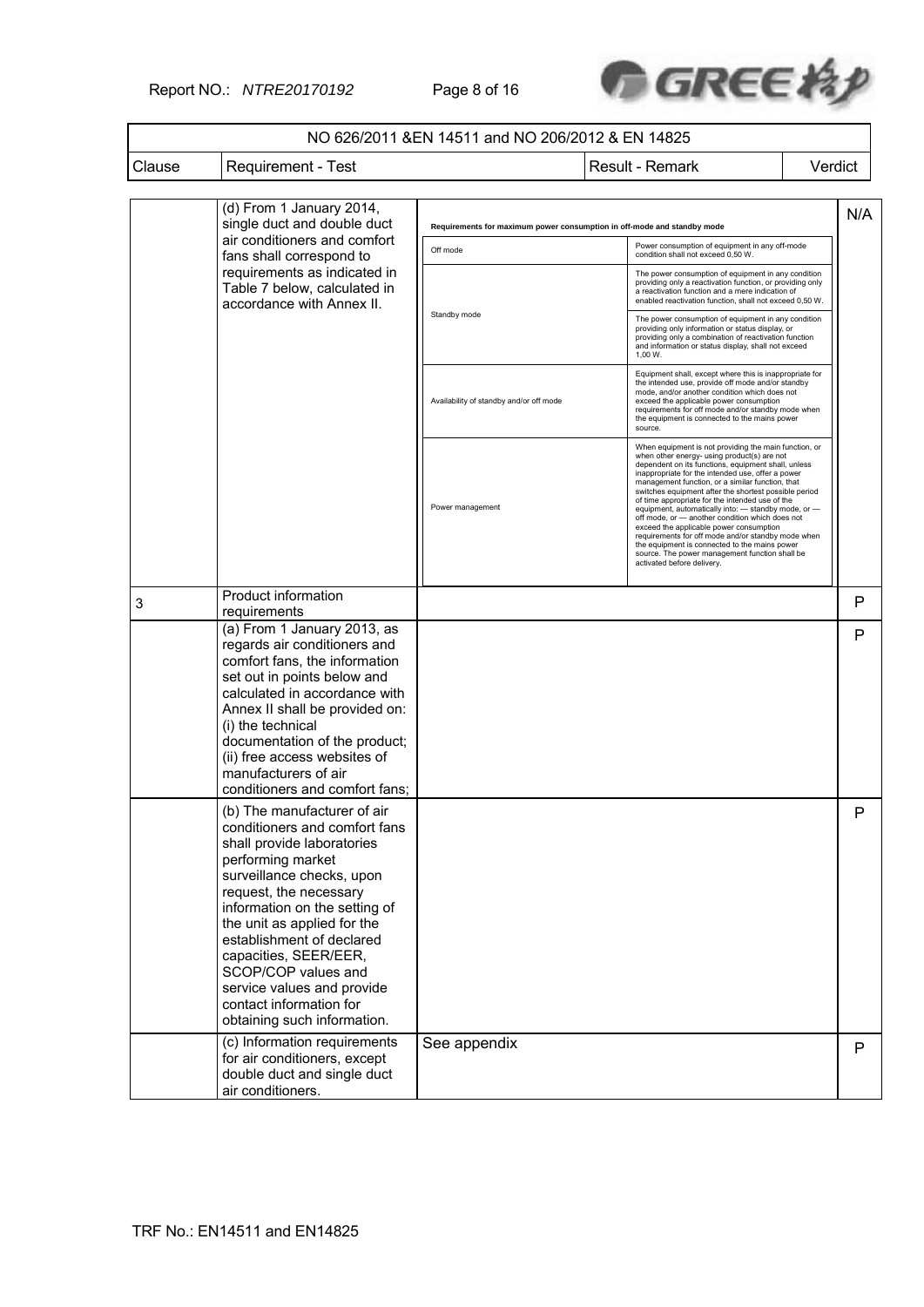Report NO.: *NTRE20170192* Page 9 of 16



|           | NO 626/2011 &EN 14511 and NO 206/2012 & EN 14825                                                                                                                                                                                                                                                                                                              |                                                                                                                                                                                                                                                                                                                                                                                                            |  |  |                 |  |                                                                               |         |
|-----------|---------------------------------------------------------------------------------------------------------------------------------------------------------------------------------------------------------------------------------------------------------------------------------------------------------------------------------------------------------------|------------------------------------------------------------------------------------------------------------------------------------------------------------------------------------------------------------------------------------------------------------------------------------------------------------------------------------------------------------------------------------------------------------|--|--|-----------------|--|-------------------------------------------------------------------------------|---------|
| Clause    | Requirement - Test                                                                                                                                                                                                                                                                                                                                            |                                                                                                                                                                                                                                                                                                                                                                                                            |  |  | Result - Remark |  |                                                                               | Verdict |
|           | (d) Information requirements<br>for single duct and double<br>duct air conditioners.<br>Single duct air conditioners<br>shall be named 'local air<br>conditioners' in packaging,<br>product documentation and in<br>any advertisement material,<br>whether electronic or in paper.<br>Manufacturer shall provide<br>information as detailed in the<br>table 2 | See appendix                                                                                                                                                                                                                                                                                                                                                                                               |  |  |                 |  |                                                                               | N/A     |
|           | (e)Information requirements<br>for comfort fans.                                                                                                                                                                                                                                                                                                              | Air conditioner                                                                                                                                                                                                                                                                                                                                                                                            |  |  |                 |  |                                                                               | N/A     |
| Annex II  | Measurements and calculations                                                                                                                                                                                                                                                                                                                                 |                                                                                                                                                                                                                                                                                                                                                                                                            |  |  |                 |  |                                                                               | P       |
| Annex III | Verification procedure for market surveillance purposes                                                                                                                                                                                                                                                                                                       |                                                                                                                                                                                                                                                                                                                                                                                                            |  |  |                 |  |                                                                               | P       |
| Annex IV  | <b>Benchmarks</b>                                                                                                                                                                                                                                                                                                                                             |                                                                                                                                                                                                                                                                                                                                                                                                            |  |  |                 |  |                                                                               | P       |
|           |                                                                                                                                                                                                                                                                                                                                                               | Benchmarks for air conditioners<br>Air conditioners,<br>Single duct air<br>Double duct air<br>excluding double duct<br>conditioner<br>conditioner<br>and single duct<br>conditioners<br>EER<br><b>COP</b><br>EER<br><b>SEER</b><br>SCOP<br>COP<br>5.10<br>3.15<br>2.60<br>8.50<br>$3.00(*)$<br>$3.15(*)$<br>Benchmark for level of GWP of the refrigerant used in the air conditioner is<br>$GWP \le 20$ . |  |  |                 |  | (*) based on efficiency of evaporatively cooled single duct air conditioners. | N/A     |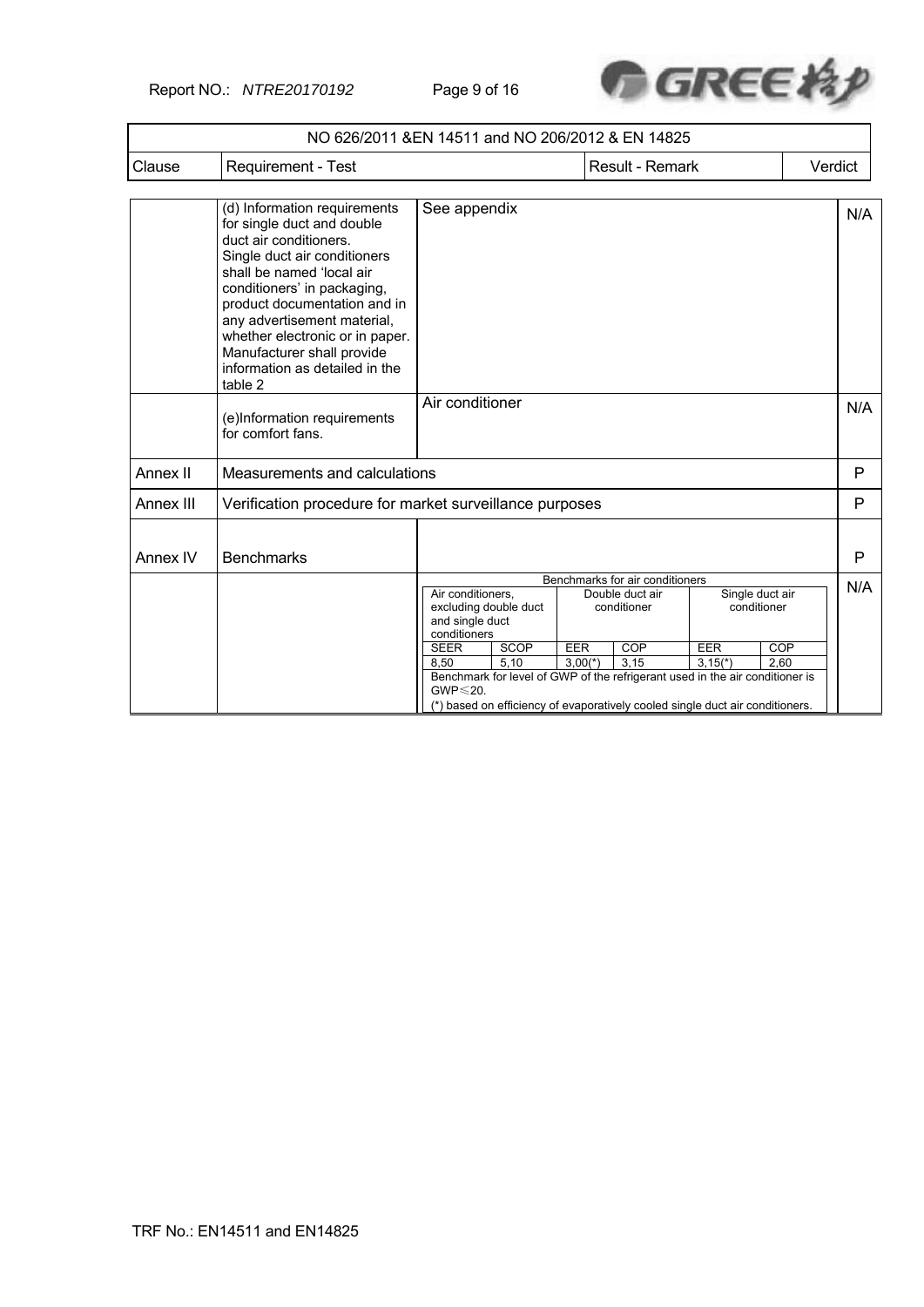

|                | COMMISSION DELEGATED REGULATION (EU) No 626/2011                                                                                                                                                                                                                                                                                                                                                                                                                                                                                                                                       |     |
|----------------|----------------------------------------------------------------------------------------------------------------------------------------------------------------------------------------------------------------------------------------------------------------------------------------------------------------------------------------------------------------------------------------------------------------------------------------------------------------------------------------------------------------------------------------------------------------------------------------|-----|
| Article 3      | Responsibilities of suppliers                                                                                                                                                                                                                                                                                                                                                                                                                                                                                                                                                          | P   |
| 1              | Suppliers shall take action as described in<br>points (a) to (g)                                                                                                                                                                                                                                                                                                                                                                                                                                                                                                                       |     |
|                | (a) a printed label is provided for each air<br>conditioner respecting energy efficiency classes<br>as set out in Annex II. The label shall comply<br>with the format and content of information as set<br>out in Annex III. For air conditioners, except<br>single and double duct air conditioners, a<br>printed label must be provided, at least in the<br>packaging of the outdoor unit, for at least one<br>combination of indoor and outdoor units at<br>capacity ratio 1. For other combinations, the<br>information can be alternatively provided on a<br>free access web site | P   |
|                | (b) a product fiche, as set out in Annex IV, is<br>made available. For air conditioners, except<br>single and double duct air conditioners, a<br>product fiche must be provided at least in the<br>packaging of the out door unit, for at least one<br>combination of indoor and outdoor units at<br>capacity ratio 1. For other combinations, the<br>information can be alternatively provided on a<br>free access web site                                                                                                                                                           | P   |
|                | (c) technical documentation as set out in Annex<br>V is made available electronically on request to<br>the authorities of the Member States and to the<br>Commission                                                                                                                                                                                                                                                                                                                                                                                                                   | P   |
|                | (d) any advertisement for a specific model of an<br>air conditioner shall contain the energy<br>efficiency class, if the advertisement discloses<br>energy-related or price information. Where more<br>than one efficiency class is possible, the<br>supplier or the manufacturer, as appropriate,<br>shall declare the energy efficiencyclass for<br>heating at least in 'Average' heating season.<br>Information in the cases where end-users<br>cannot be expected to see the product<br>displayed is to be provided as set out in Annex<br>VI                                      | P   |
|                | (e) any technical promotional material<br>concerning a specific model of an air<br>conditioner which describes its specific<br>technical parameters shall include the energy<br>efficiency class of that model as set out Annex II                                                                                                                                                                                                                                                                                                                                                     | P   |
|                | (f) instructions for use are made available                                                                                                                                                                                                                                                                                                                                                                                                                                                                                                                                            | P   |
|                | (g) single ducts shall be named 'local air<br>conditioners' in packaging, product<br>documentation and in any advertisement<br>material, whether electronic or in paper.                                                                                                                                                                                                                                                                                                                                                                                                               | N/A |
| $\overline{2}$ | The energy efficiency class shall be determined<br>as set out in Annex VII.                                                                                                                                                                                                                                                                                                                                                                                                                                                                                                            | P   |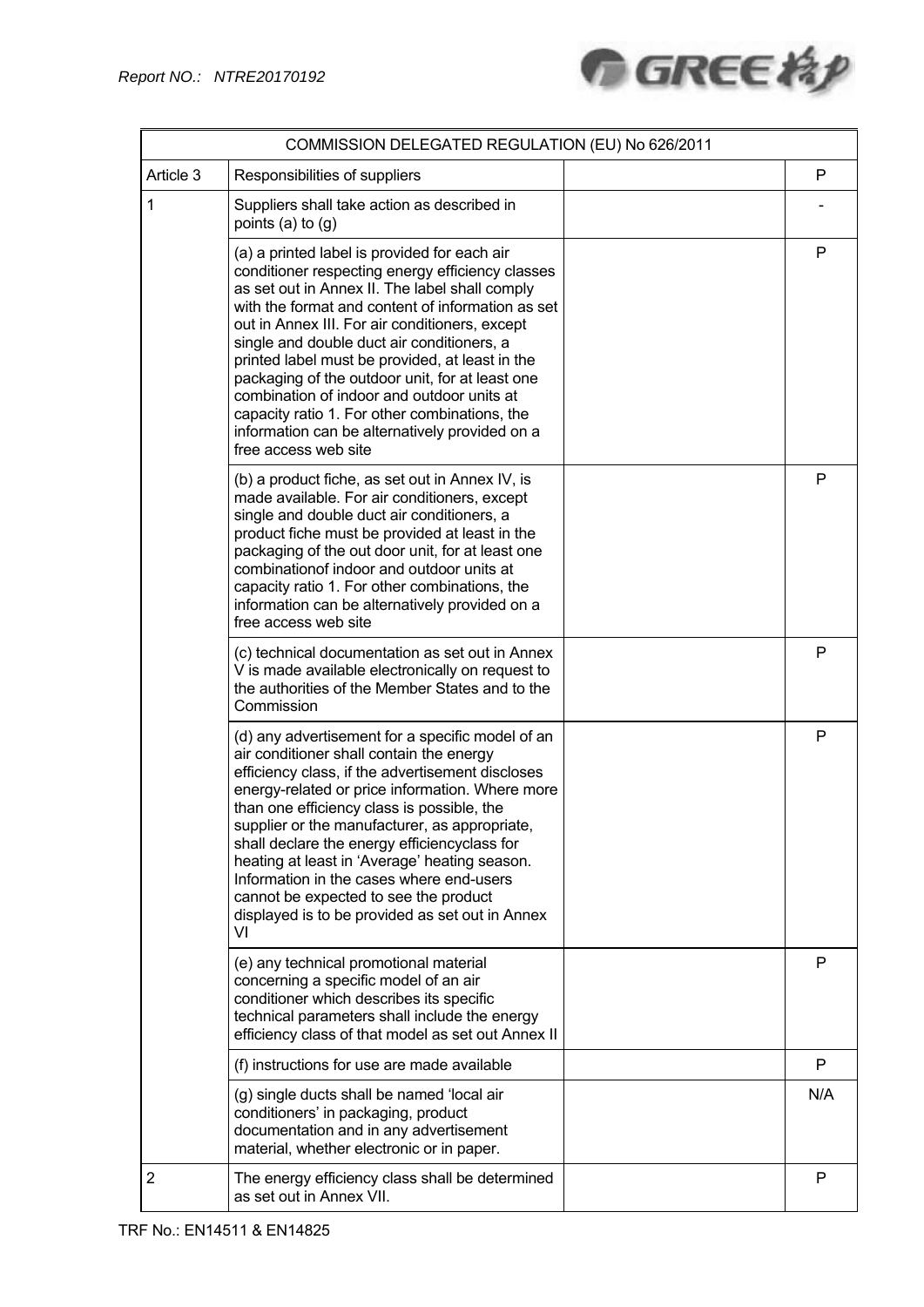

| 3       | The format of the label for air conditioners<br>except for single and double duct air<br>conditioners shall be as set out in Annex III.                                                                                                                                                                                                                                                                                                      | P   |
|---------|----------------------------------------------------------------------------------------------------------------------------------------------------------------------------------------------------------------------------------------------------------------------------------------------------------------------------------------------------------------------------------------------------------------------------------------------|-----|
| 4       | For the air conditioners, except for single and<br>double duct air conditioners, the format of the<br>label set out in Annex III shall be applied<br>according to the following timetable:                                                                                                                                                                                                                                                   | P   |
|         | (a) as regards air conditioners, except single<br>duct and double duct air conditioners, placed on<br>the market from 1 January 2013, labels with<br>energy efficiency classes A, B, C, D, E, F, G<br>shall be in accordance with point 1.1 of Annex<br>III for reversible air conditioners, with point 2.1<br>of Annex III for cooling-only air conditioners and<br>with point 3.1 of Annex III for heating-only air<br>conditioners;       | N/A |
|         | (b) as regards air conditioners, except single<br>duct and double duct air conditioners, placed on<br>the market from 1 January 2015, labels with<br>energy efficiency classes A+, A, B, C, D, E, F,<br>shall be in accordance with point 1.2 of Annex<br>III for reversible air conditioners, with point 2.2<br>of Annex III for cooling-only air conditioners and<br>with point 3.2 of Annex III for heating-only air<br>conditioners;     | N/A |
|         | (c) as regards air conditioners, except single<br>duct and double duct air conditioners, placed on<br>the market from 1 January 2017, labels with<br>energy efficiency classes A++, A+, A, B, C, D,<br>E, shall be in accordance with point 1.3 of<br>Annex III for reversible air conditioners, with<br>point 2.3 of Annex III for cooling-only air<br>conditioners and with point 3.3 of Annex III for<br>heating-only air conditioners;   | P   |
|         | (d) as regards air conditioners, except single<br>duct and double duct air conditioners, placed on<br>the market from 1 January 2019, labels with<br>energy efficiency classes A+++, A++, A+, A, B,<br>C, D shall be in accordance with point 1.4 of<br>Annex III for reversible air conditioners, with<br>point 2.4 of Annex III for cooling-only air<br>conditioners and with point 3.4 of Annex III for<br>heating-only air conditioners. | N/A |
| 5       | The format of the label for double duct air<br>conditioners placed on the market from 1<br>January 2013 with energy efficiency classes<br>A+++, A++, A+, A, B, C, D shall be in<br>accordance with point 4.1 of Annex III for<br>reversible double duct air conditioners, with<br>point 4.3 of Annex III for cooling-only double<br>duct air conditioners and with point 4.5 of Annex<br>III for heating-only double duct air conditioners.  | N/A |
| Annex I | Definitions                                                                                                                                                                                                                                                                                                                                                                                                                                  |     |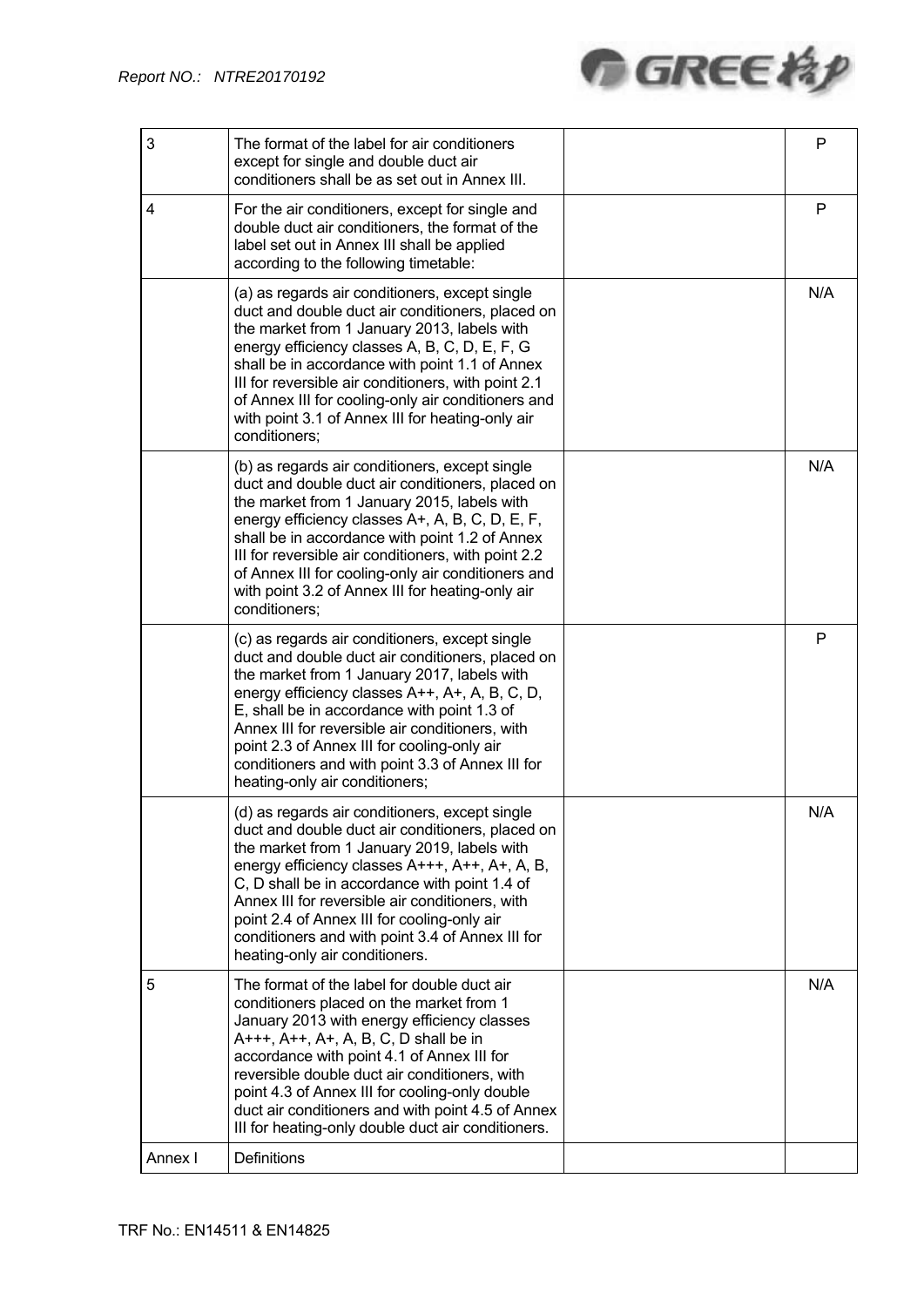

|          | The definition same to EN14825:2016 & NO<br>206/2012                                     |                  | P   |
|----------|------------------------------------------------------------------------------------------|------------------|-----|
| Annex II | Energy efficiency classes                                                                |                  | P   |
|          | Energy efficiency classes for air conditioners,<br>except double ducts and single ducts. | See energy lable | P   |
|          | Energy efficiency classes for double ducts and<br>single ducts.                          |                  | N/A |
| Annex II | Energy label                                                                             | See the page 3   | P   |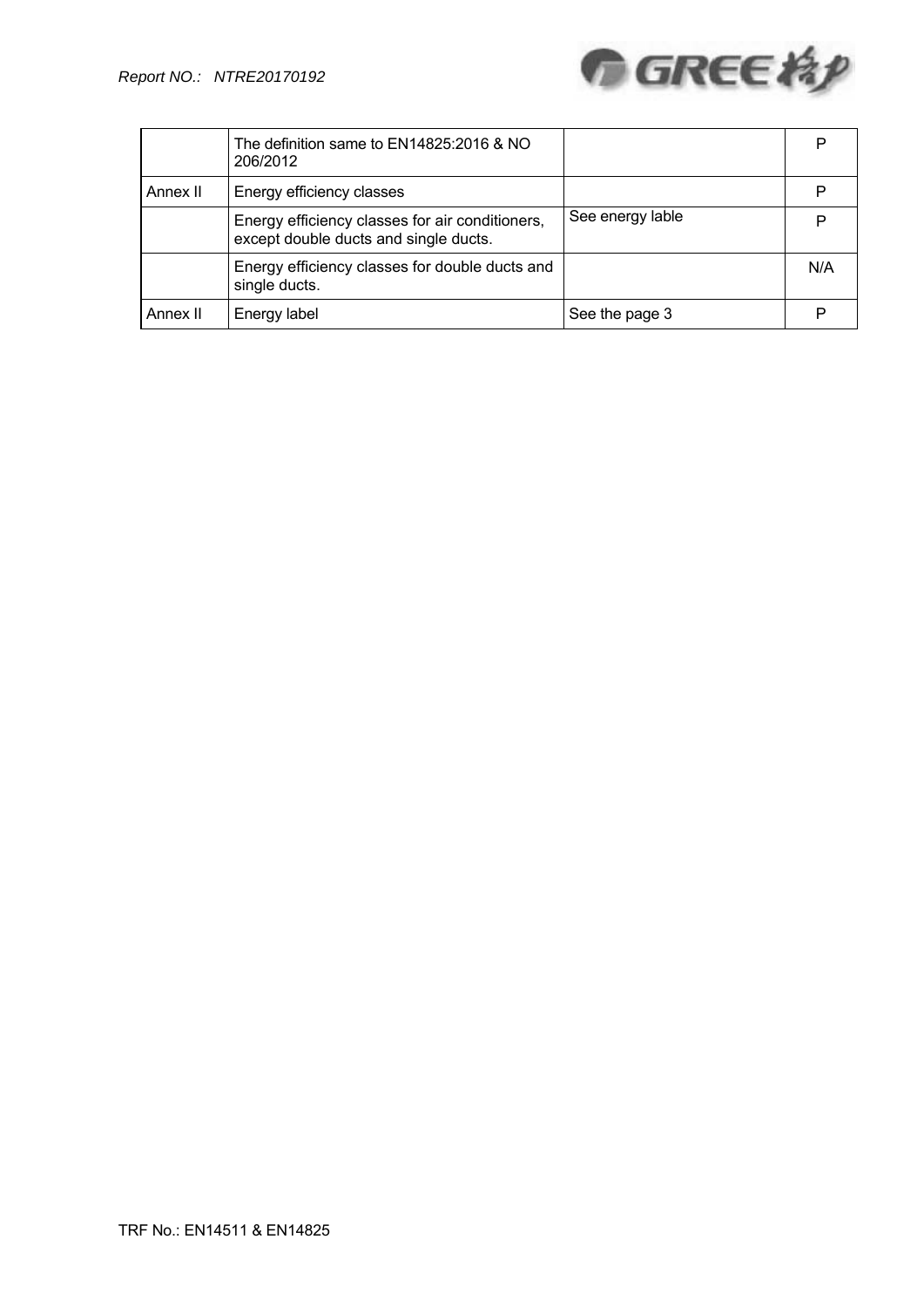Report NO.: *NTRE20170192* Page 13 of 16



|        | NO 626/2011 & EN 14511 and NO 206/2012 & EN 14825 |                   |         |
|--------|---------------------------------------------------|-------------------|---------|
| Clause | l Requirement - Test                              | l Result - Remark | Verdict |

# **Test result of part load according to EN 14825: Calculation of SEER in cooling mode:**

|                  | Full load (Pdesignc):5200 W;                                             |                   |      | Tdesignc: 35°C                                                      |                                                               |      |  |  |  |        |       |      |
|------------------|--------------------------------------------------------------------------|-------------------|------|---------------------------------------------------------------------|---------------------------------------------------------------|------|--|--|--|--------|-------|------|
| Test<br>item     | Indoor<br>$DB/WB(^\circ\mathrm{C})$                                      | Outdoor DB/WB(°C) |      | Ptest $(W)$                                                         | <b>Tested EER</b>                                             | Cd   |  |  |  |        |       |      |
| A                |                                                                          | $35/-$            |      |                                                                     |                                                               |      |  |  |  | 5292.3 | 3.149 | 0.25 |
| B                | 27/19                                                                    | $30/-$            |      | 3906.4                                                              | 4.096                                                         | 0,25 |  |  |  |        |       |      |
| C                |                                                                          | $25/-$            |      | 2571.1                                                              | 8.129                                                         | 0,25 |  |  |  |        |       |      |
| D                |                                                                          | $20/-$            |      | 1719.3                                                              | 12.597                                                        | 0,25 |  |  |  |        |       |      |
|                  |                                                                          |                   |      |                                                                     | Psb= Poff = 8.946W; Pck= 0W; Pto= 6.0138W, $Q_{CE}$ =298kWh/a |      |  |  |  |        |       |      |
| <b>Test SEER</b> |                                                                          |                   |      | 6.102                                                               |                                                               |      |  |  |  |        |       |      |
|                  | <b>Declared SEER</b><br>6.1                                              |                   |      |                                                                     |                                                               |      |  |  |  |        |       |      |
|                  | Test SEER≥Declared SEER                                                  |                   | Pass |                                                                     |                                                               |      |  |  |  |        |       |      |
|                  | The calculation method of SEER acoording to the clause 6 of EN14825:2016 |                   |      |                                                                     |                                                               |      |  |  |  |        |       |      |
|                  |                                                                          |                   |      | According table 1 of NO 626/2011, the result efficency classes: A++ |                                                               |      |  |  |  |        |       |      |

# **Calculation of SCOP in heating mode:**

|              |                                  |                                                                          |          |  | Full load (Pdesignh):3800W;Tdesignh: -10℃; Climate: Average; Tbivalent: -7℃; TOL: -10℃ |      |
|--------------|----------------------------------|--------------------------------------------------------------------------|----------|--|----------------------------------------------------------------------------------------|------|
| Test<br>item | Indoor<br>$DB(^\circ\mathbb{C})$ | Outdoor<br>$DB/WB(^\circ\mathrm{C})$                                     | Ptest(w) |  | Tested COP                                                                             | Cd   |
| A            |                                  | $-7/-8$                                                                  | 3394.6   |  | 2.973                                                                                  | 0,25 |
| B            |                                  | 2/1                                                                      | 2056.0   |  | 4.051                                                                                  | 0,25 |
| C            | $20/-$                           | 7/6                                                                      | 1326.3   |  | 4.656                                                                                  | 0,25 |
| D            |                                  | 12/11                                                                    | 1226.0   |  | 5.658                                                                                  | 0,25 |
| Е            |                                  | <b>TOL</b>                                                               | 3004.2   |  | 2.697                                                                                  | 0,25 |
| F            |                                  | <b>Tbivalent</b>                                                         | 3394.6   |  | 2.973                                                                                  | 0.25 |
|              |                                  | Psb= Poff=8.946W;                                                        |          |  | Pck= 0W; Pto=19.4404W, $Q_{HE}$ = 1329 kWh/a                                           |      |
|              |                                  | <b>SCOP</b>                                                              |          |  | 4.003                                                                                  |      |
|              | Declared SCOP<br>4.0             |                                                                          |          |  |                                                                                        |      |
|              | SCOP≥Declared SCOP<br>Pass       |                                                                          |          |  |                                                                                        |      |
|              |                                  | The calculation method of SEER acoording to the clause 7 of EN14825:2016 |          |  |                                                                                        |      |
|              |                                  | According table 1 of NO 626/2011, the result efficency classes: A+       |          |  |                                                                                        |      |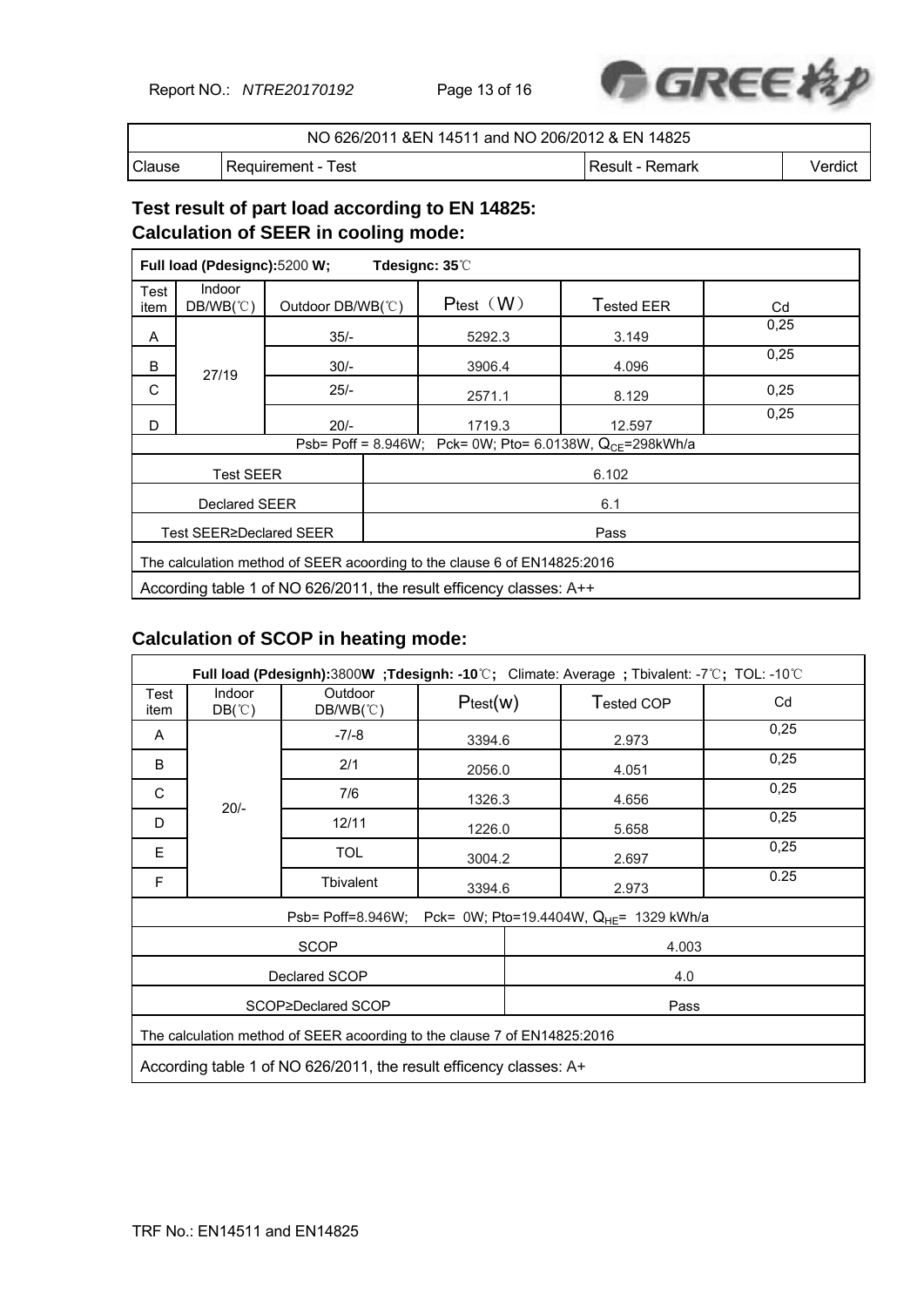Report NO.: *NTRE20170192* Page 14 of 16



|        | NO 626/2011 & EN 14511 and NO 206/2012 & EN 14825 |                  |         |
|--------|---------------------------------------------------|------------------|---------|
| Clause | l Requirement - Test                              | ∣Result - Remark | Verdict |

### **Appendix I: information according to clause 3 of NO 206/2012 ANNEX**Ⅰ**, for air conditioners**,**except single duct and double duct air conditioners**

|                                                                                                     | Function (indicate if present) |       |      | Only for heating mode, if applicable                                                                             |                     |                 |              |
|-----------------------------------------------------------------------------------------------------|--------------------------------|-------|------|------------------------------------------------------------------------------------------------------------------|---------------------|-----------------|--------------|
| Cooling                                                                                             |                                | Υ     |      | Average(mandatory)                                                                                               |                     | Y               |              |
| Heating                                                                                             |                                | Y     |      | Warmer(if designed)                                                                                              |                     | N               |              |
|                                                                                                     |                                |       |      | Colder(if designed)                                                                                              |                     | N               |              |
| Item                                                                                                | Symbol                         | Value | Unit | Item                                                                                                             | Symbol              | Value           | Unit         |
| Design load                                                                                         |                                |       |      |                                                                                                                  | Seasonal efficiency |                 |              |
| Cooling                                                                                             | Pdesignc                       | 5.2   | kW   | Cooling                                                                                                          | <b>SEER</b>         | 6.1             |              |
| Heating/average                                                                                     | Pdesignh                       | 3.8   | kW   | Heating/average                                                                                                  | SCOP/A              | 4.0             |              |
| Heating/warmer                                                                                      | Pdesignh                       | X, X  | kW   | Heating/warmer                                                                                                   | SCOP/W              | X, X            |              |
| Heating/colder                                                                                      | Pdesignh                       | x,x   | kW   | Heating/colder                                                                                                   | SCOP/C              | X, X            |              |
| Declared capacity (*) for cooling,<br>at indoor<br>temperature 27(19) °C and outdoor temperature Tj |                                |       |      | Declared<br>energy<br>temperature 27(19) °C and outdoor temperature Tj                                           | efficiency          | ratio<br>$(*),$ | at<br>indoor |
| Item                                                                                                | Symbol                         | Value | Unit | Item                                                                                                             | Symbol              | Value           | Unit         |
| Tj= $35^{\circ}$ C                                                                                  | Pdc                            | 5.29  | kW   | Tj= $35^{\circ}$ C                                                                                               | <b>EERd</b>         | 3.14            |              |
| $Ti=30^{\circ}C$                                                                                    | Pdc                            | 3.90  | kW   | $Ti=30^{\circ}C$                                                                                                 | EERd                | 4.09            |              |
| Tj=25 $°C$                                                                                          | Pdc                            | 2.57  | kW   | Tj=25 $°C$                                                                                                       | <b>EERd</b>         | 8.12            |              |
| Tj=20 $°C$                                                                                          | Pdc                            | 1.71  | kW   | $Ti=20^{\circ}$                                                                                                  | EERd                | 12.59           |              |
| Declared capacity (*) for heating/Average season,<br>at indoor temperature 20 °C and outdoor        | temperature Tj                 |       |      | Declared coefficient of performance(*)/Average season,<br>at indoor temperature 20 °C and outdoor temperature Tj |                     |                 |              |
| Tj=-7 $°C$                                                                                          | Pdh                            | 3.39  | kW   | $Ti=-7^{\circ}C$                                                                                                 | COPd                | 2.97            |              |
| $Tj = 2^{\circ}C$                                                                                   | Pdh                            | 2.05  | kW   | $Tj = 2^{\circ}C$                                                                                                | COPd                | 4.05            |              |
| $Ti=7^{\circ}C$                                                                                     | Pdh                            | 1.32  | kW   | $Tj = 7^{\circ}$                                                                                                 | COPd                | 4.65            |              |
| $Tj=12^{\circ}C$                                                                                    | <b>Pdh</b>                     | 1.22  | kW   | Tj=12 $°C$                                                                                                       | COPd                | 5.65            |              |
| Tj=operating<br>limit                                                                               | Pdh                            | 3.00  | kW   | Tj=operating<br>limit                                                                                            | COPd                | 2.69            |              |
| Tj=bivalent<br>temperature                                                                          | Pdh                            | 3.39  | kW   | Tj=bivalent<br>temperature                                                                                       | COPd                | 2.97            |              |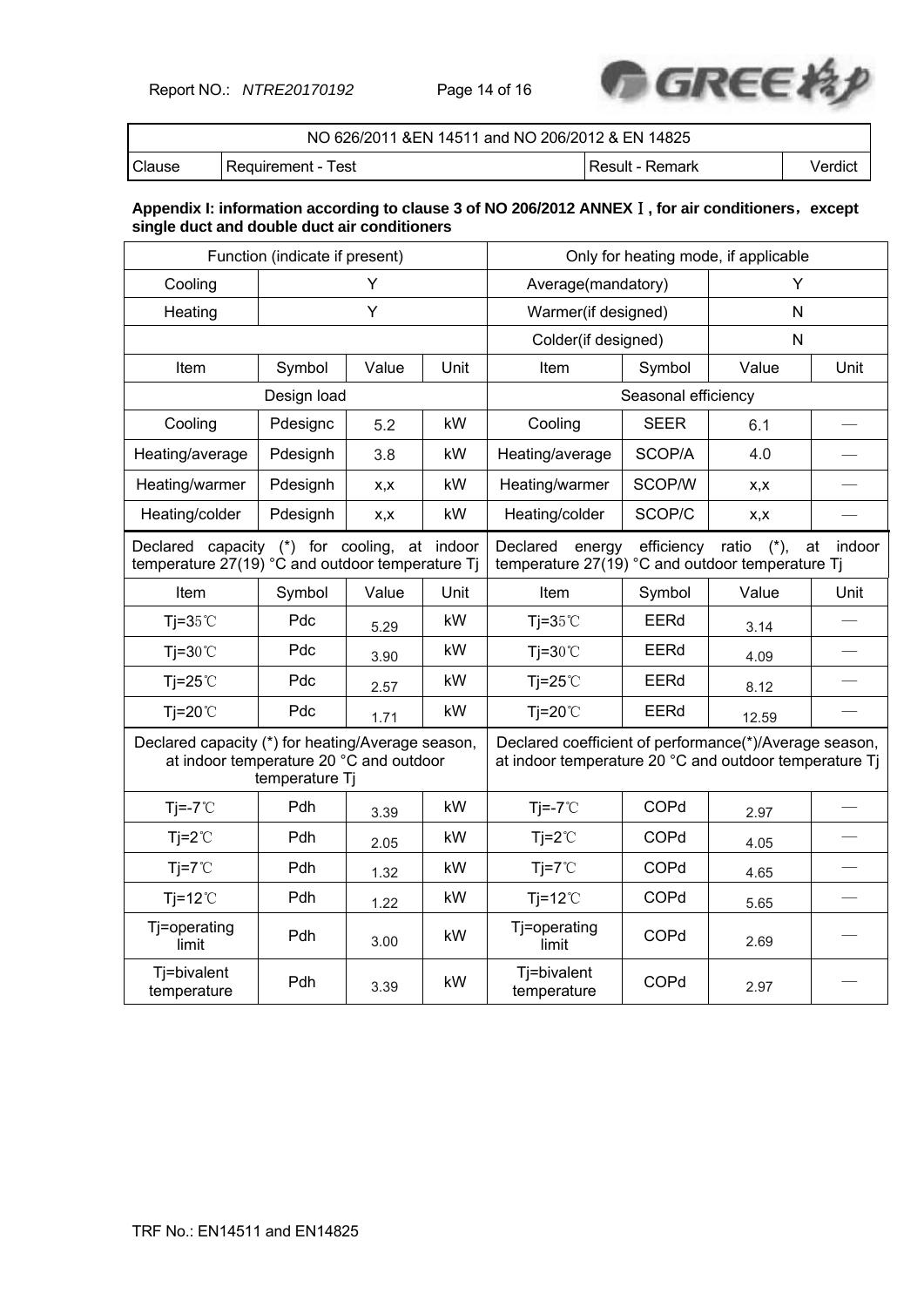Report NO.: *NTRE20170192* Page 15 of 16



|                                                                                                               |                                 |                                |      |                                                                                                                    | NO 626/2011 &EN 14511 and NO 206/2012 & EN 14825 |                             |       |         |
|---------------------------------------------------------------------------------------------------------------|---------------------------------|--------------------------------|------|--------------------------------------------------------------------------------------------------------------------|--------------------------------------------------|-----------------------------|-------|---------|
| Clause                                                                                                        |                                 | Requirement - Test             |      |                                                                                                                    | Result - Remark                                  |                             |       | Verdict |
|                                                                                                               |                                 |                                |      |                                                                                                                    |                                                  |                             |       |         |
|                                                                                                               |                                 | Function (indicate if present) |      |                                                                                                                    | Only for heating mode, if applicable             |                             |       |         |
| Cooling                                                                                                       |                                 |                                | Y    |                                                                                                                    | Υ<br>Average(mandatory)                          |                             |       |         |
| Heating                                                                                                       |                                 |                                | Y    |                                                                                                                    | Warmer(if designed)<br>Ν                         |                             |       |         |
|                                                                                                               | Symbol<br>Unit<br>Value<br>Item |                                |      |                                                                                                                    | Colder(if designed)                              | Ν                           |       |         |
|                                                                                                               |                                 |                                |      |                                                                                                                    | Item                                             | Symbol                      | Value | Unit    |
| Declared capacity (*) for heating/Warmer season, at<br>indoor temperature 20 °C and outdoor temperature<br>Ιi |                                 |                                |      | Declared coefficient of performance(*)/Warmer<br>season, at indoor temperature 20 °C and outdoor                   | temperature Tj                                   |                             |       |         |
| $Tj = 2^{\circ}C$                                                                                             |                                 | Pdh                            | x,x  | kW                                                                                                                 | $Tj = 2^{\circ}C$                                | COPd                        | X, X  |         |
| $Ti=7^{\circ}C$                                                                                               |                                 | Pdh                            | X,X  | kW                                                                                                                 | $Tj = 7^{\circ}$                                 | <b>COPd</b>                 | X,X   |         |
| $Tj=12^{\circ}C$                                                                                              |                                 | Pdh                            | X,X  | kW                                                                                                                 | $Ti=12^{\circ}$                                  | COPd                        | X,X   |         |
| Tj=operating limit                                                                                            |                                 | Pdh                            | x,x  | kW                                                                                                                 | Tj=operating limit                               | COPd                        | X,X   |         |
| Tj=bivalent<br>temperature                                                                                    |                                 | Pdh                            | X,X  | kW                                                                                                                 | Tj=bivalent<br>temperature                       | COPd                        | X, X  |         |
| Declared capacity (*) for heating/Colder season, at<br>indoor temperature 20 °C and outdoor temperature<br>Tj |                                 |                                |      | Declared coefficient of performance(*)/Colder<br>season, at indoor temperature 20 °C and outdoor<br>temperature Tj |                                                  |                             |       |         |
| $Tj = -7^{\circ}C$                                                                                            |                                 | Pdh                            | X,X  | kW                                                                                                                 | $Ti = -7^{\circ}$                                | COPd                        | X, X  |         |
| $Tj = 2^{\circ}C$                                                                                             |                                 | Pdh                            | X,X  | kW                                                                                                                 | $Tj=2^{\circ}C$                                  | COPd                        | x,x   |         |
| $Tj = 7^{\circ}$                                                                                              |                                 | Pdh                            | X,X  | kW                                                                                                                 | $Tj=7^{\circ}C$                                  | C-OPd                       | X,X   |         |
| $Tj=12^{\circ}C$                                                                                              |                                 | Pdh                            | X,X  | kW                                                                                                                 | $Tj=12^{\circ}C$                                 | COPd                        | x,x   |         |
| Tj=operating limit                                                                                            |                                 | Pdh                            | X,X  | kW                                                                                                                 | Tj=operating limit                               | COPd                        | X,X   |         |
| Tj=bivalent<br>temperature                                                                                    |                                 | Pdh                            | X,X  | kW                                                                                                                 | Tj=bivalent<br>temperature                       | COPd                        | x,x   |         |
| Tj=-15 $°C$                                                                                                   |                                 | Pdh                            |      | kW                                                                                                                 | $Ti=-15^{\circ}$                                 | COPd                        |       |         |
|                                                                                                               |                                 | <b>Bivalent temperature</b>    |      |                                                                                                                    |                                                  | Operating limit temperature |       |         |
| Heating/Average                                                                                               |                                 | Tbiv                           | $-7$ | $^\circ\!{\rm C}$                                                                                                  | Heating/Average                                  | Tol                         | $-10$ | °C      |
| Heating/Warmer                                                                                                |                                 | Tbiv                           | X    | $^{\circ}\!{\rm C}$                                                                                                | Heating/Warmer                                   | Tol                         | x     | °C      |
| Heating/Colder                                                                                                |                                 | Tbiv                           | X    | $^{\circ}\!{\rm C}$                                                                                                | Heating/Colder                                   | Tol                         | X     | °C      |
|                                                                                                               |                                 | Cycling interval capacity      |      |                                                                                                                    |                                                  | Cycling interval efficiency |       |         |
| for cooling                                                                                                   |                                 | Pcycc                          | x,x  | kW                                                                                                                 | for cooling                                      | <b>EERcyc</b>               | x,x   |         |
| for heating                                                                                                   |                                 | Pcych                          | x,x  | kW                                                                                                                 | for heating                                      | COPcyc                      | x,x   |         |
| Degradation co-<br>efficient cooling<br>$(**)$                                                                |                                 | Cdc                            | x,x  |                                                                                                                    | Degradation co-<br>efficient heating<br>$(**)$   | Cdh                         | x,x   |         |